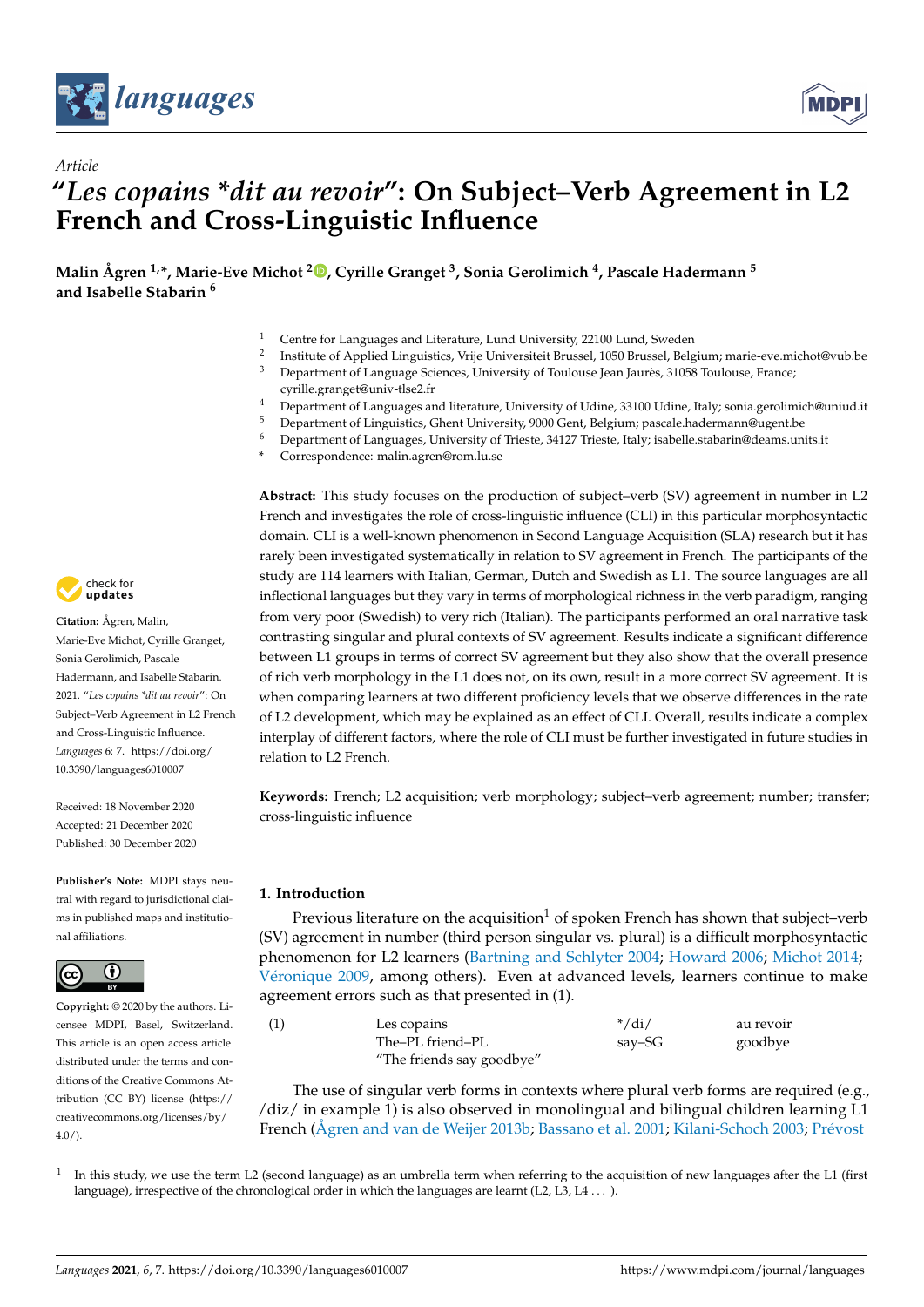[2009\)](#page-16-1). Two factors are usually discussed that might explain these difficulties. The first factor is the complexity of the agreement system itself, involving many different agreement patterns and irregular forms. SV agreement in number is not audible in regular -*er* verbs from the first conjugation (e.g., *discuter*, "to discuss") but clearly distinguished in verbs belonging to other verb classes (see Section [3\)](#page-3-0). In addition, the frequency distribution of verb forms in native speaker discourse is biased towards the singular, meaning that the singular form of the verb is always much more frequent than the equivalent plural form [\(Ågren and van de Weijer](#page-15-6) [2013a\)](#page-15-6). This fact makes the singular verb form more salient to language learners and therefore easier to memorize and to access than the plural form. The second factor is the learners' exposure to the target language. Typically, learners who are exposed to more input will produce more correct SV agreement in number than learners who are exposed to less input (cf. young bilingual children and especially foreign language classroom L2 learners). A third factor in L2 learning, less often discussed in the literature, is cross-linguistic influence (henceforth CLI) from the learners' L1 (see, for example, [Stabarin and Gerolimich](#page-16-2) [2014\)](#page-16-2). However, to the best of our knowledge, the influence of the learners' L1 on their production of SV agreement in L2 French has rarely been investigated systematically, giving rise to the rationale for the focus on CLI in this paper. More precisely, in order to better understand the role of the learners' L1 in the acquisition process, we compare the production of SV agreement in number in four groups of L2 learners with different L1s, namely Dutch, German, Italian and Swedish, performing the same oral narrative task. As will be further described below, these four languages differ in their relationship to the target language in this particular morphosyntactic domain [\(Ringbom](#page-16-3) [2007\)](#page-16-3) and they vary strongly in morphological richness [\(Xanthos et al.](#page-16-4) [2011\)](#page-16-4). Apart from these differences in their L1, the participants of the study are all adult classroom L2 learners of French at the A2–B1 levels [\(European Council](#page-15-7) [2001\)](#page-15-7), studying French in a university setting in their home country.

#### **2. Briefly on Cross-Linguistic Influence (CLI)**

CLI, also known as transfer or interference, is a well-known phenomenon in the Second Language Acquisition (SLA) literature<sup>2</sup> [\(Weinreich](#page-16-5) [1953;](#page-16-5) [Sharwood Smith and](#page-16-6) [Kellerman](#page-16-6) [1986a;](#page-16-6) [Odlin](#page-16-7) [1989;](#page-16-7) [Jarvis and Pavlenko](#page-15-8) [2008\)](#page-15-8). In very general terms, CLI implies that the L2 learner will use prior linguistic knowledge from his or her L1, or from other previously acquired languages, when acquiring a new language. Previous knowledge of at least one other language is thereby a factor that distinguishes L2 from L1 acquisition. Initially, research on CLI focused on the influence of the L1 on the acquisition of an L2. However, in recent years, there has been a general awareness that many L2 learners have a multilingual repertoire, a fact that will influence their acquisition of a new target language. A growing body of empirical evidence shows that CLI is in fact multi-directional and that all languages known by the learner can influence each other [\(Aronin and Singleton](#page-15-9) [2012\)](#page-15-9). Indeed, the growing interest in the study of L3 acquisition underlines that the impact of other L2s (previously acquired second languages) on the so-called L3 (the language currently being acquired) might be of great importance (see [Falk and Bardel](#page-15-10) [2010](#page-15-10) for an overview; [Rothman et al.](#page-16-8) [2019](#page-16-8) for a recent discussion). Furthermore, CLI might also work in the opposite direction since the L2 can influence the L1, the L3 can affect the L2, etc. [\(Jarvis and Pavlenko](#page-15-8) [2008;](#page-15-8) [Tsang](#page-16-9) [2017\)](#page-16-9).

In the early days of SLA research, transfer of knowledge from the L1 to the L2 was considered the key issue explaining L2 development and the errors produced in different groups of learners (Contrastive Analysis; [Lado](#page-15-11) [1957\)](#page-15-11). When comparing grammatical structures in the L1 with those of the L2, the assumption was that differences are difficult and similarities are easy to acquire in the L2. However, [Selinker](#page-16-10) [\(1972\)](#page-16-10) and others pointed out that L2 development, i.e., *interlanguage* development, was less straightforward

<sup>2</sup> In this study, we use the term *cross-linguistic influence* in order to stress the multi-directionality of this phenomenon. Compared to *transfer*, CLI is referred to as a more theory-neutral term [\(Sharwood Smith and Kellerman](#page-16-11) [1986b,](#page-16-11) pp. 1–2; [Ellis and Shintani](#page-15-12) [2014,](#page-15-12) p. 235).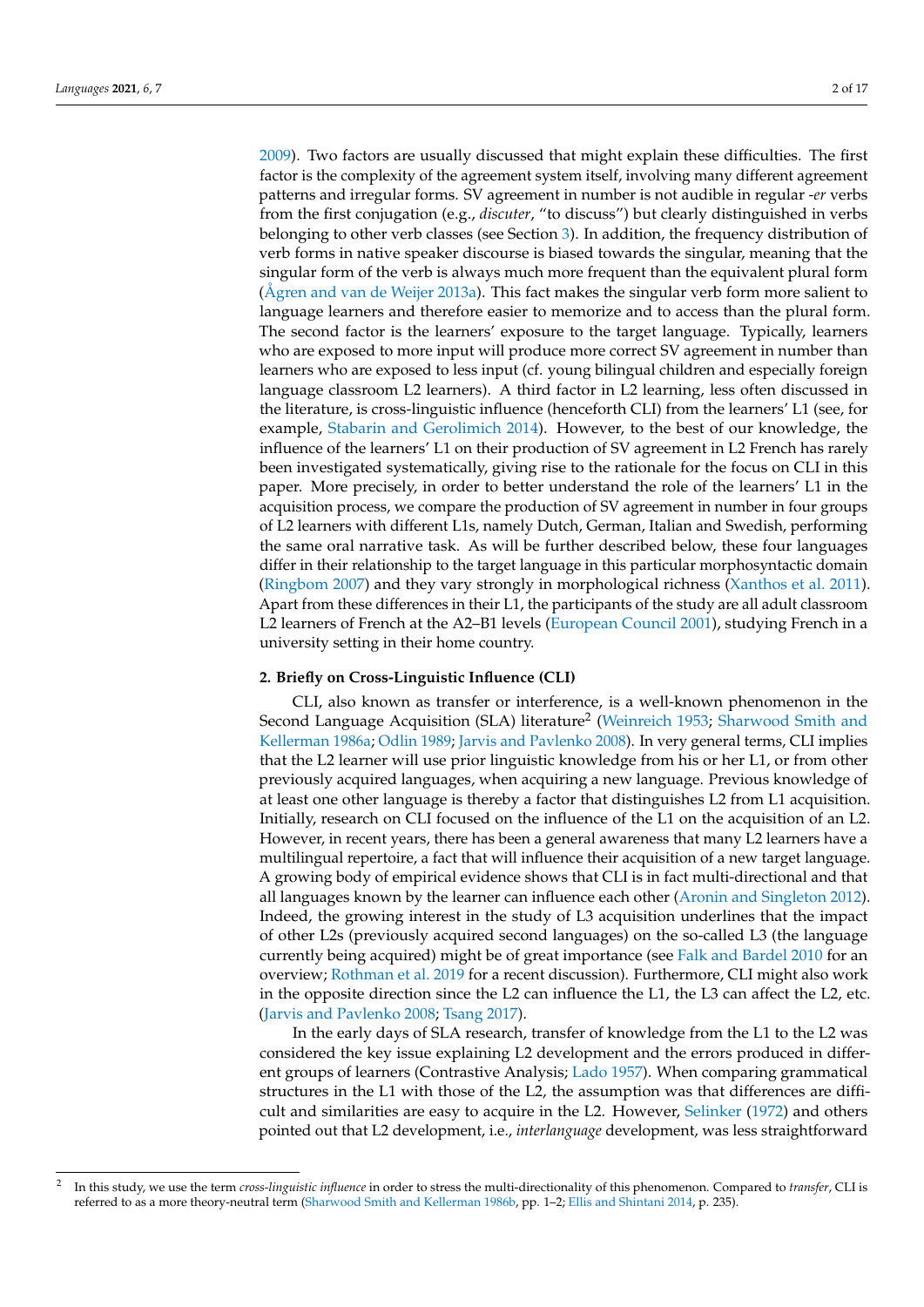than expected from the contrastive analysis approach. Empirical evidence showed that grammatical features that were different in the L2 compared to the L1 were not necessarily difficult for L2 learners to acquire and, on the other hand, L2 learners did not always easily acquire grammatical features that were similar to those of the L1. As exemplified in [Ellis](#page-15-12) [and Shintani](#page-15-12) [\(2014,](#page-15-12) p. 236), French learners of L2 English would not make transfer errors of word order such as "I them see", even though the object pronoun is preverbal in French as opposed to English. Furthermore, French learners at beginner levels would struggle with the inverted question forms in yes/no questions in L2 English, even though French has the same word order. These and similar results spoke in favor of universal patterns in L2 development rather than of L1 transfer across the board.

Over the last few decades, the role and the effects of CLI on the production and comprehension of the L2 have been extensively discussed [\(Jarvis and Pavlenko](#page-15-8) [2008\)](#page-15-8). Most researchers in this field agree that CLI plays a role and that its effects are evident in both classroom and naturalistic settings [\(Ellis and Shintani](#page-15-12) [2014\)](#page-15-12). However, the importance, the limitations and the mechanisms involved in the process are still under debate (see [Rothman et al.](#page-16-8) [2019\)](#page-16-8). Generally, transfer effects from the L1 are considered stronger in low-proficiency learners [\(Hermas](#page-15-13) [2014\)](#page-15-13) but the relation between CLI and proficiency is not straightforward. According to [Ellis and Shintani](#page-15-12) [\(2014,](#page-15-12) p. 237), some transfer errors seem to appear only when learners have reached a certain proficiency threshold. They suggest that, in some respects, it is fruitful to think of the effects of CLI in terms of rate of acquisition, as the L1 might help L2 learners to overcome typical interlanguage errors faster and make them shift to more target-like structures early on. In general, CLI is considered one internal factor among others (cf. age and motivation), interacting with external factors (quantity and quality of input, teaching, etc.) and linguistic factors (regularity, saliency, frequency of linguistic structures) in shaping L2 development (a.o. [Long](#page-15-14) [1990;](#page-15-14) [Jarvis and](#page-15-15) [Odlin](#page-15-15) [2000;](#page-15-15) [DeKeyser](#page-15-16) [2005;](#page-15-16) [Odlin](#page-16-12) [2005;](#page-16-12) [Treffers-Daller and Sakel](#page-16-13) [2012;](#page-16-13) [von Stutterheim](#page-16-14) [et al.](#page-16-14) [2013;](#page-16-14) [Tsang](#page-16-9) [2017;](#page-16-9) [Tang et al.](#page-16-15) [2020\)](#page-16-15).

The effects of CLI can be positive or negative [\(Odlin](#page-16-7) [1989\)](#page-16-7). Positive CLI from one language to the other will facilitate and accelerate the learning of specific linguistic phenomena. On the other hand, negative CLI will slow down or hinder the acquisition process of specific structures. The identification of negative CLI is simple and straightforward since it leads to systematic errors that are easily observable in learner data. In fact, early research has mainly focused on negative CLI as a source of interference in the L2 learning process. However, [Jarvis and Pavlenko](#page-15-8) [\(2008\)](#page-15-8) claim that negative transfer only accounts for a small proportion of all transfer effects. They observe that it does not cover more subtle effects such as overgeneralizations or avoidance strategies. In addition, positive effects of CLI can indeed be more difficult to observe in learner data since they result in target-like language use. In this respect, [Foote](#page-15-17) [\(2009\)](#page-15-17) underlines that positive effects of CLI seem to increase when the languages involved are typologically similar. Typological proximity is often discussed as an important factor in the CLI literature, meaning "the distance that the linguist can objectively and formally define and identify between languages and language families" [\(De Angelis](#page-15-18) [2007,](#page-15-18) p. 22). This is what [Ringbom and Jarvis](#page-16-16) [\(2009,](#page-16-16) p. 107) refer to as *actual similarities* between languages. Put simply, two typologically related languages—for example, French and Italian—are more likely to influence each other than two languages that are typologically distant—for instance, French and Mandarin Chinese. The importance of the typological factor is, for instance, discussed in detail by [Rothman](#page-16-17) [\(2011\)](#page-16-17) in relation to his Typological Primacy Model (TPM) in L3 acquisition. A closely related phenomenon put forward by [Kellerman](#page-16-18) [\(1983\)](#page-16-18) is psychotypology, namely the similarities and differences among languages as perceived by learners. [Ringbom and Jarvis](#page-16-16) [\(2009,](#page-16-16) p. 107) refer to this phenomenon as *assumed similarities* and they claim that this kind of similarity has the strongest and most direct impact on language learning and performance. They underline that while actual similarities are constant over time, assumed similarities change with learners' increasing experience with the target language. However, according to [Rothman](#page-16-17)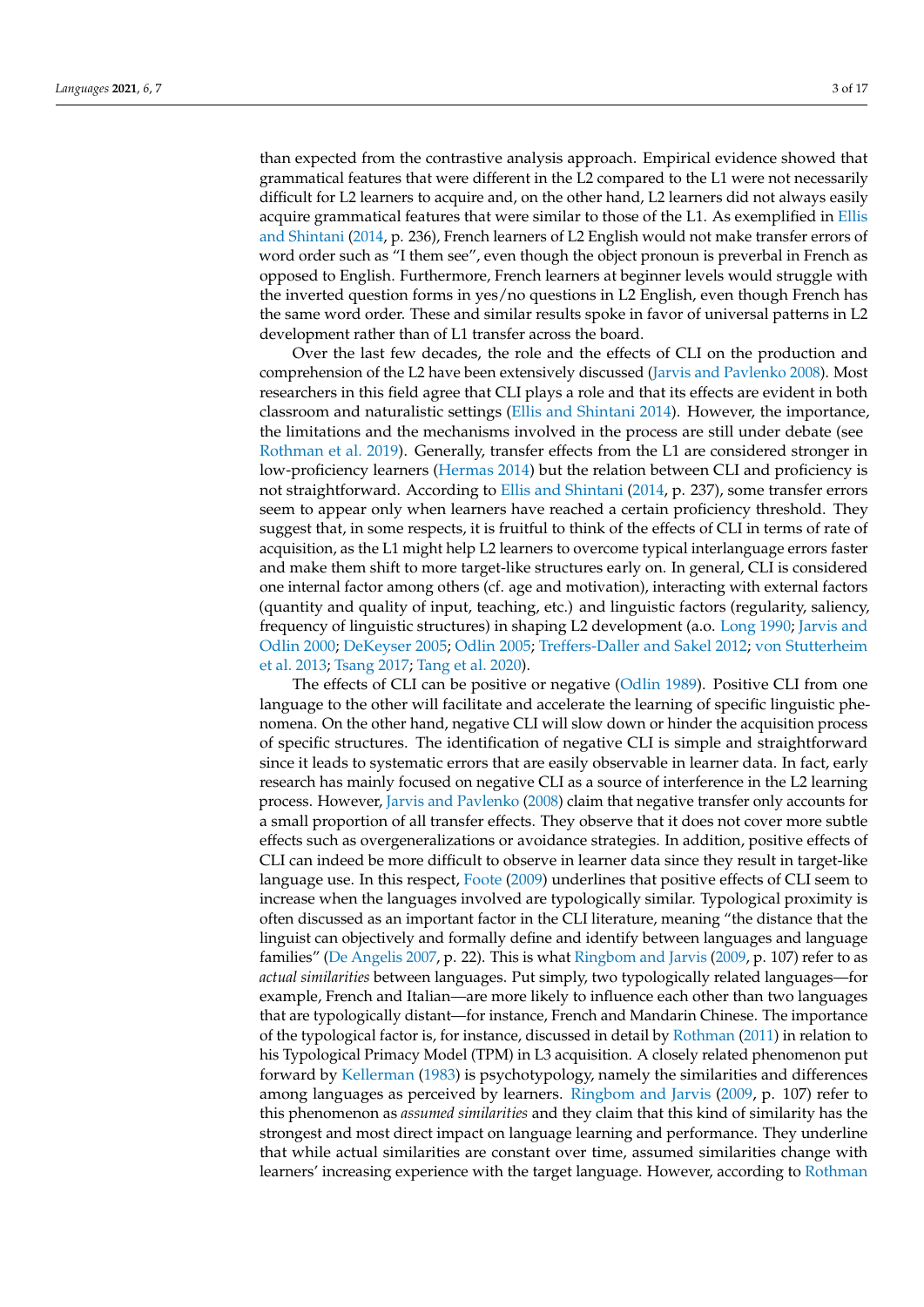[\(2011,](#page-16-17) p. 112), psychotypological and actual typological similarities are in many cases the same, as revealed in his study of the L2 and L3 acquisition of different Romance languages.

In relation to typological and psychotypological proximity, it is interesting to consider [Ringbom'](#page-16-3)s [\(2007\)](#page-16-3) suggestion that there are three different types of relationships between source and target languages concerning specific linguistic structures (see also [Ringbom](#page-16-16) [and Jarvis](#page-16-16) [2009\)](#page-16-16). First, there might be a *similarity relation* involving a one-to-one relation between form and function in the two languages (for instance, the same morpheme is used to express agreement in both languages). Full-scale cross-linguistic similarity in both form and function is, according to Ringbom and Jarvis, a rare phenomenon. Second, a *contrast relation* involves an underlying similarity in function alone (e.g., SV agreement exists in both languages but is realized differently). Finally, in a (near) *zero relation*, there is an absence of similarity in both function and form between the languages involved or a very abstract relation that a typical learner will not be able to grasp. In our study of SV agreement in L2 French, we will compare groups of learners with typologically different SV agreement systems in their source languages in order to study the effects of both positive and negative CLI. From a linguistic point of view (i.e., actual similarity), we note that three of the source languages in our study have contrast relations to French as far as SV agreement is concerned, even though they differ from each other in terms of morphological richness (Dutch, German and Italian). One of them has a zero relation to French in this respect (Swedish). The different relationships between source and target languages will be further described in Section [3.](#page-3-0)

## <span id="page-3-0"></span>**3. Subject–Verb Agreement in Number**

In this section, we briefly introduce the SV agreement system of spoken French, followed by a description and a comparison of the L1s involved in the study. Based on this description, we formulate hypotheses for the possible influence of the different L1s on the production of SV agreement in L2 French.

### <span id="page-3-1"></span>*3.1. Subject–Verb Agreement in Number in Spoken French*

Like many other languages, French encodes a distinction between singular and plural reference. This distinction results in grammatical number agreement. However, compared to written French, where plural verb forms are orthographically clearly distinct from singular ones, SV agreement in number in spoken French is best described as partial and heterogeneous. As underlined by [Dubois](#page-15-19) [\(1967\)](#page-15-19), the study of number agreement in the verb phrase (VP) should concentrate on the third person, since this is the most frequent and unambiguous number alternation in French $^3$ . In spoken French, this agreement is expressed by an alternation of the verb stem. This singular vs. plural alternation is involved in less than 12% of French verbs, since verbs from the first conjugation (*-er* verbs) are invariable in number, as exemplified in (2) and (3) below (see [New et al.](#page-16-19) [2004,](#page-16-19) based on the corpus Lexique, [New and Pallier](#page-15-20) [2020\)](#page-15-20).

| (2) | Le copain                  | /рав $\frac{1}{2}$ | français |
|-----|----------------------------|--------------------|----------|
|     | The-SG friend-SG           | speak-SG           | French   |
|     | "The friend speaks French" |                    |          |
| (3) | Les copains                | /рав $\frac{1}{2}$ | français |
|     | The-PL friend-PL           | speak-PL           | French   |
|     | "The friends speak French" |                    |          |

Thus, in the present tense, only a small proportion of French verbs have a distinct verb stem in the plural as compared to the singular. However, verbs with an audible stem alternation in number are still essential to the use of spoken French, since they belong to

<sup>3</sup> According to [Dubois](#page-15-19) [\(1967,](#page-15-19) p. 35), first and second person plural (*nous* "we" and *vous* "you") should not be considered as the plural equivalents of first and second person singular (*je* "I" and *tu* "you") but as different persons (see [Fayol](#page-15-21) [2003\)](#page-15-21). In addition, in colloquial French, first person plural (*nous*) is often replaced by third person singular (*on*), and second person plural (*vous*) is used in both singular (politeness) and plural contexts.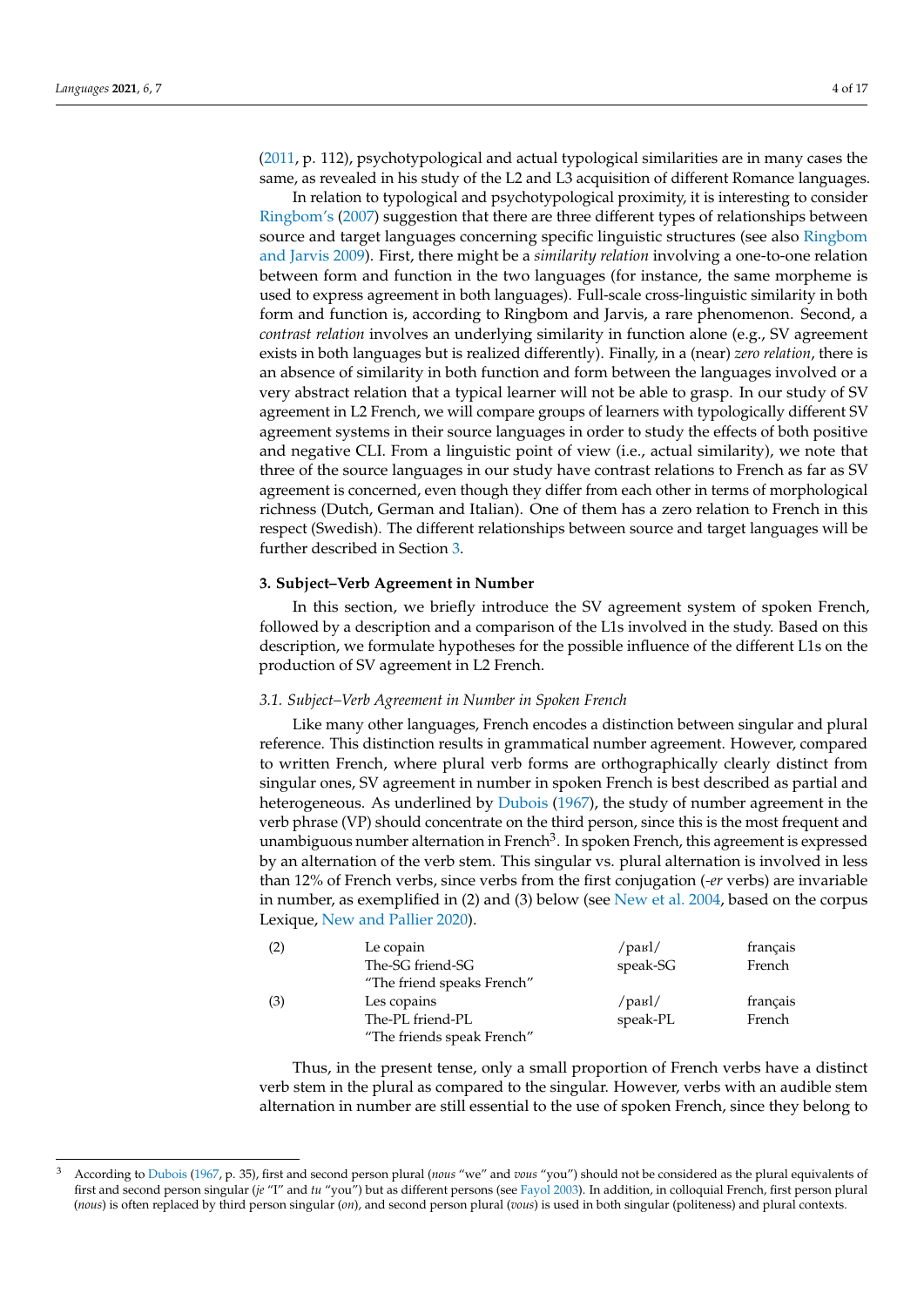the most frequent verbs. According to the [Gougenheim et al.](#page-15-22) corpus<sup>4</sup> [\(1964\)](#page-15-22), the eleven most frequent verbs in French belong to this category (*être* "to be", *avoir* "to have", *faire* "to do", *dire* "to say", *pouvoir* "to be able to", *aller* "to go", *voir* "to see/understand", *savoir* "to know", *vouloir* "to want", *venir* "to come", *devoir* "to have to"). In addition, among the 50 most frequently used verbs in French, 29 involve an audible SV agreement in number, as exemplified in (4) and (5).

| (4) | Le copain               | /di/   | bonjour |
|-----|-------------------------|--------|---------|
|     | The-SG friend-SG        | say-SG | hello   |
|     | "The friend says hello" |        |         |
| (5) | Les copains             | /diz/  | bonjour |
|     | The-PL friend-PL        | say-PL | hello   |
|     | "The friends say hello" |        |         |

In addition, the morphophonological phenomenon called *liaison* must be mentioned. In cases where a plural subject pronoun (*ils/elles* "they") meets a vowel-initial verb (*ils appellent* /ilzap*ε*l/ "they call"), the final -*s* of the pronoun will surface in connected speech through the liaison consonant  $\frac{z}{\sqrt{2}}$  (see [Howard and Ågren](#page-15-23) [2019,](#page-15-23) for details). For this to happen, the verb must start with a vowel. The liaison consonant is never realized if the two words are pronounced in isolation or when the verb starts with a consonant (*ils parlent*  $\frac{1}{\pi}$  / ilpa $\frac{1}{\pi}$  / "they speak").

In what follows, we distinguish four different types of agreement patterns in number (3rd SG vs. PL) in spoken French (following [Michot](#page-15-2) [2014;](#page-15-2) [Granget et al.](#page-15-24) [Forthcoming\)](#page-15-24).

- 1. The first pattern (*Vont*) includes four very frequent verbs, namely *être* "to be", *avoir* "to have", *faire* "to do" and *aller* "to go". In these verbs, the singular/plural alternation is expressed by totally (*est/sont* "is/are") or partially (*fait/font* "does/do") different morphemes, e.g., suppletive forms, with no or little connection to the base form (Pré[vost](#page-16-1) [2009\)](#page-16-1). In this group of verbs, the singular/plural alternation is based on a vowel shift on /*ε*/ or /a/ in singular versus /<sup>∼</sup> *o* // in plural and it does not have plural forms ending in a consonant (see below, patterns 2 and 3). These verbs are used both as lexical and auxiliary verbs (*avoir* "to have" and *être* "to be" + past participle) and modal verbs (*aller* "to go" and *faire* "to do" + infinitive), which obviously increas[e](#page-15-6) their frequency in both spoken and written French (see [Ågren and van de Weijer](#page-15-6) [2013a\)](#page-15-6).
- 2. The second pattern (*Vrad*) is that of verbs like *prendre* "to take" or *savoir* "to know", based on a stem alternation including a vowel shift in combination with the adjunction of a consonant in the plural (*elle sait* /*ε*ls*ε*/ "she knows" vs. *elles savent* /*ε*lsav/ "they know"). The verb final consonant in the plural varies from verb to verb, which makes this agreement pattern very irregular in spoken French.
- 3. The third pattern (*Vcons*) does not include a vowel alternation in the plural. Instead, the plural is marked via the adjunction of a consonant in verb-final position, which varies from verb to verb (see, for example, the verb *dire* "to say" in examples 4 and 5, but also *finir* "to finish", *vendre* "to sell", *devoir* "to have to", etc.). In these verbs, as in pattern 2 above, the final consonant in coda position is not always clearly articulated and can indeed be difficult to perceive in the spoken input, especially when the verb is followed by a consonant-initial word. As in pattern 2, this pattern is based on the use of an irregular stem alternation that will have to be acquired verb by verb, even though some sub-groups can be distinguished—for example, many verbs on *-ir*, like *finir* "to finish" with a plural form on /is/, e.g., *ils finissent* "they finish".
- 4. The fourth pattern (*Vuni*) includes verbs that lack an audible singular/plural distinction on the verb in the third person, such as regular *-er* verbs like *discuter* "to discuss" /ildiskut/ "he/they discuss(es)" or some irregular verbs like *courir* "to run" /ilkus/ "he/they run(s)". In this study, we will take into consideration liaison contexts in

The [Gougenheim et al.](#page-15-22) corpus [\(1964\)](#page-15-22) is based on spoken French data from 275 recordings of everyday conversations.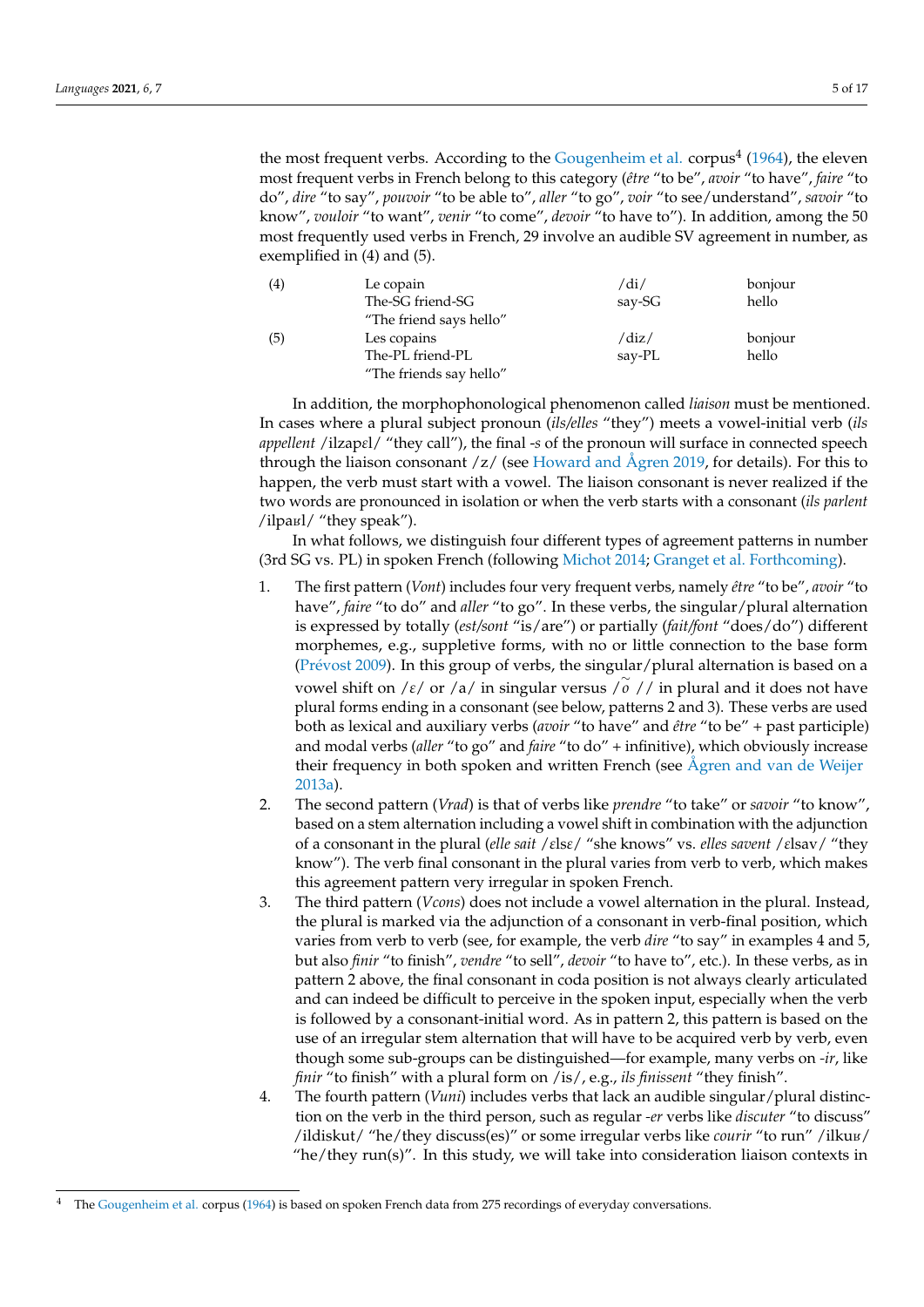vowel-initial verbs from the *Vuni* pattern. As mentioned above, liaison is a clear

To conclude, SV agreement in number in spoken French is unmarked in the singular and expressed morphologically in the plural by a combination of liaison, suppletive forms, vowel alternations and adjunctions of various verb-final consonants. Therefore, number agreement is very heterogeneous in spoken French and expressed mainly in a small group of (sometimes) very frequent verbs.

## <span id="page-5-0"></span>*3.2. Subject–Verb Agreement in Number in the Learners' L1*

discriminative number marker in VP (i.e., plural).

Swedish is a North Germanic language characterized by the absence of SV agreement in person and number. In the present tense, in both spoken and written Swedish, there is only one finite verb form, ending in /r/, used in all persons in both singular and plural, as in the verb *att spela* "to play": *jag/du/han/hon/vi/ni/dom /spelar/* "I/you/he/she/we/you/they play" [\(Dahl and Koptjevskaja-Tamm](#page-15-25) [2010\)](#page-15-25). It should be mentioned that the final consonant  $/r/$  of the finite forms is not always clearly articulated, which means that the audible difference between the non-finite form, *spela* "to play" and the finite verb form, *spelar* "play(s)" is subtle. There are only a few exceptions to this pattern—for example, some modal verbs where the finite form is *måste* "must", *kan* "can" and *vill* "want" (cf. German below). However, Swedish speakers are not totally unfamiliar with morphosyntactic agreement since Swedish is characterized by rich agreement in NP (gender, number and definiteness).

Dutch is a Germanic language that distinguishes regular and irregular verbs and its agreement system marks singular agreement whereas the plural forms coincide with the default infinitive form in *-en* (*werk-en*, "to work/work") [\(Haeseryn et al.](#page-15-26) [1997\)](#page-15-26). In spoken language, the -en form is not always clearly articulated but sometimes pronounced  $/9$ . In regular verbs, SV agreement is expressed by means of suffixation:  $+Ø$  for first person singular (werk-) and +t for second and third person singular (werk-t). Irregular verbs typically agree by stem alternation—in some cases, also in combination with the *+t* suffixation—resulting in a small variety of agreement paradigms. The verbs *hebben* "to have" and *zijn* "to be" show the richest verb paradigms, as they distinguish first person *heb* "have" and *ben* "am", second person *heb-t* "have" and *ben-t* "are" and third person *heeft* "has" and *is* "is". The irregular verbs *mogen* "may", *zullen* "will" and *kunnen* "can" have one or two singular forms depending on the register (formal/informal). The verb *gaan* "to go" represents an intermediate irregular paradigm, which distinguishes *ga- Ø* "go" for first person and *gaat* "go/goes" for second and third person. To summarize, Dutch SV agreement is marked by suffixation in regular verbs, resulting in three distinctive forms, and by stem alternation in irregular verbs, with a range of two to four distinctive singular and plural forms (cf. Table [1\)](#page-6-0).

In German, which is also a Germanic language, all verbs have distinct forms in singular and plural. There is an alternation of suffixes on  $/t/$  in third person singular and on /@n/ or /n/ in third person plural, as in *kauft* "buys" vs. *kaufen* "buy" (cf. Dutch). This alternation is very systematic, with only a few exceptions—for example, some modal verbs which form their singular form without the /t/ morpheme: *soll* (must), *kann* (can) and *will* (want) [\(Bittner](#page-15-27) [1996\)](#page-15-27). In addition to suffixation, certain verbs in German also include stem alternation, where the vowel in the first syllable is modified. For instance, the verb *nehmen* (to take) has the third singular form *nimmt* and the third plural form *nehmen* (homophone to the infinitive form). However, this vowel alternation is not a regular phenomenon.

Italian is a Romance language characterized by a rich morphological agreement system in both NP and VP, largely based on suffixation. In all types of verbs, person and number are phonologically marked on the verb form itself, while the presence of a subject pronoun is optional (pro-drop). Hence, as far as the number distinction in third person is concerned, the singular form on /a/ or /e/ is always clearly distinguishable from the plural form on  $/$ ano $/$  or  $/$ ono $/$ . Verbs from the first conjugation forming their third person singular on /a/, such as *parla* ("speaks"), are the most frequent in spoken Italian according to corpus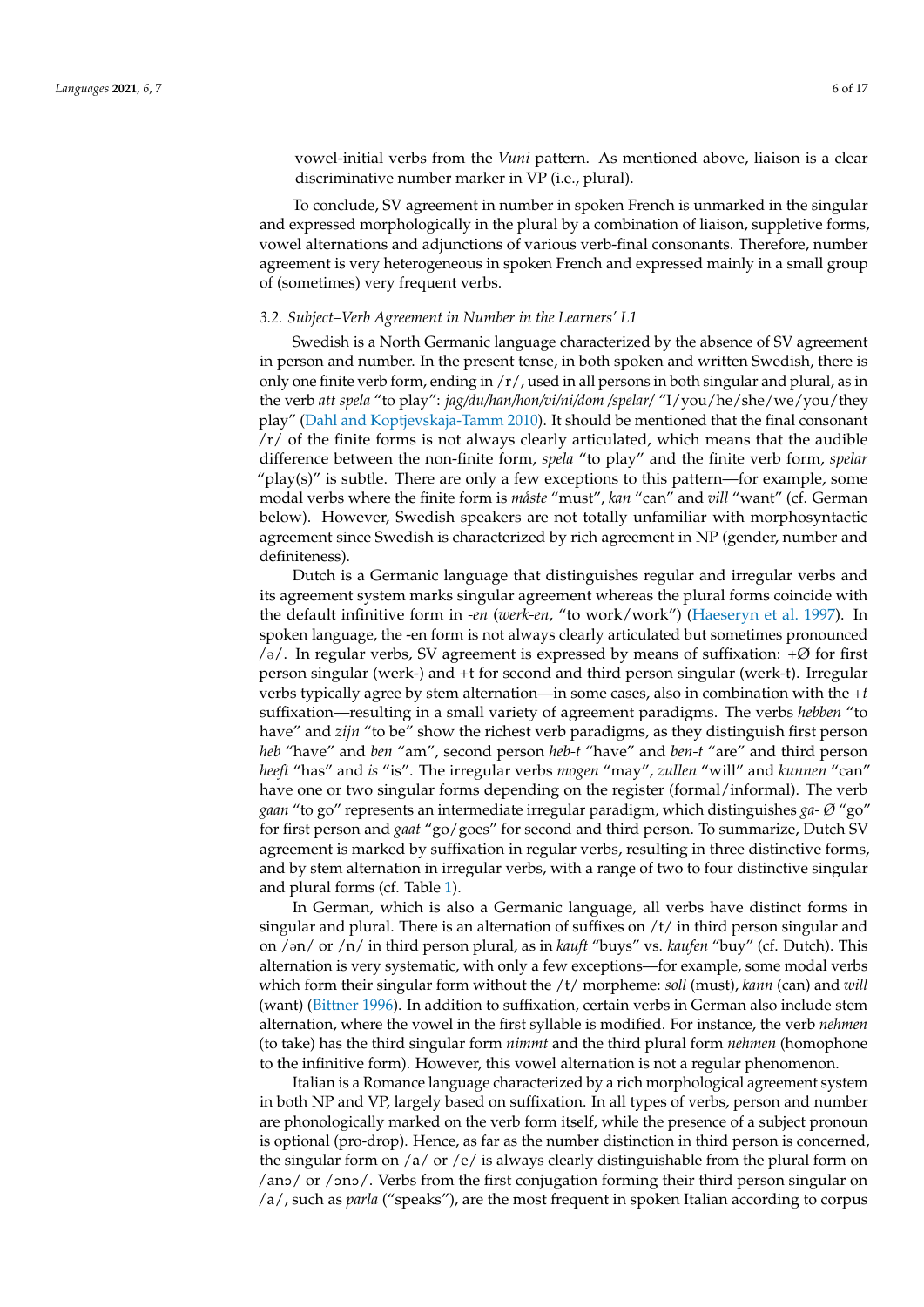data [\(De Mauro et al.](#page-15-28) [1993;](#page-15-28) [Bellini and Schneider](#page-15-29) [2019\)](#page-15-29). Even though suffixation is the main form of SV agreement in Italian, many irregular verbs also involve variation in the verb stem, which even further distinguishes the different persons from each other, such as the verb *andare* (to go): *vado* (1SG), vai (2SG), *va* (3SG), *andiamo* (1PL), *andate* (2PL) and *vanno* (3PL).

When examining the possible influence of the four source languages on the production of SV agreement in L2 French, we were inspired by the work of [Xanthos et al.](#page-16-4) [\(2011\)](#page-16-4) on morphological richness and language development. We used their model to describe the morphological richness of the verb paradigm in the different source languages of our corpus. [Xanthos et al.](#page-16-4) [\(2011,](#page-16-4) p. 461) define *paradigmatic morphological richness* as "the tendency of a language to have a large number of formally distinct inflected word-forms per lemma". This model was originally used to examine the role of morphological richness in the parental input on children's early development of noun and verb morphology. Xanthos et al. found a strong positive correlation between morphological richness and the rate of morphological development in child speech. As illustrated in Table [1,](#page-6-0) we use a simplified version of the model and consider the number of distinct verb forms in the present tense (first to third person singular and plural) in the respective source languages as a measure of morphological richness. The source languages range from one verb form in Swedish to six distinct verb forms in Italian, with Dutch and German placed at intermediate positions. In [Ringbom'](#page-16-3)s [\(2007\)](#page-16-3) terms, Dutch, German and Italian all have a contrast relation to French, involving some degree of similarity in function (number agreement), while Swedish and French exhibit a zero relation in this respect.

| L1      | <b>Cross-Linguistic Similarity Relation with French</b><br>SV Agreement in Number<br>(Ringbom 2007) | <b>Morphological Richness</b><br>(Xanthos et al. 2011) |
|---------|-----------------------------------------------------------------------------------------------------|--------------------------------------------------------|
| Swedish | Zero                                                                                                |                                                        |
| Dutch   | Contrast                                                                                            | $2 - 3 - 4$                                            |
| German  | Contrast                                                                                            | 4                                                      |
| Italian | Contrast                                                                                            | 6                                                      |

<span id="page-6-0"></span>**Table 1.** Cross-linguistic similarity and morphological richness of the source languages.

In order to investigate the role of L1 influence on the production of SV agreement in number in L2 French, the following research question is addressed in the present study:

• To what extent do the morphosyntactic properties of the learners' L1—more precisely, its morphological richness in VP—influence their production of SV agreement in number in spoken L2 French?

The null hypothesis (H0) is that the linguistic properties of the target language and the complexity of the agreement system in spoken French will override the importance of the learners' L1 in this particular domain. According to the null hypothesis, we would thus expect L2 learner groups with different L1s to perform in a similar way when producing SV agreement in number. However, an alternative hypothesis (H1) would be that the morphosyntactic properties of the L1 will play a prominent role in the acquisition of SV agreement in number in spoken French. If this is the case, we expect learners with an L1 characterized by a rich SV agreement in person and number (Italian) to perform significantly better than learners with an L1 characterized by a partial SV agreement system (Dutch and German) or a L1 that lacks SV agreement altogether (Swedish).

## **4. Materials and Methods**

## *4.1. Participants*

The study includes 114 participants learning French in a university setting (Table [2\)](#page-7-0). The learners belong to four different subgroups according to their L1, henceforth labeled ITA (Italian), GER (German), NLD (Dutch) and SUE (Swedish). Each L1 group includes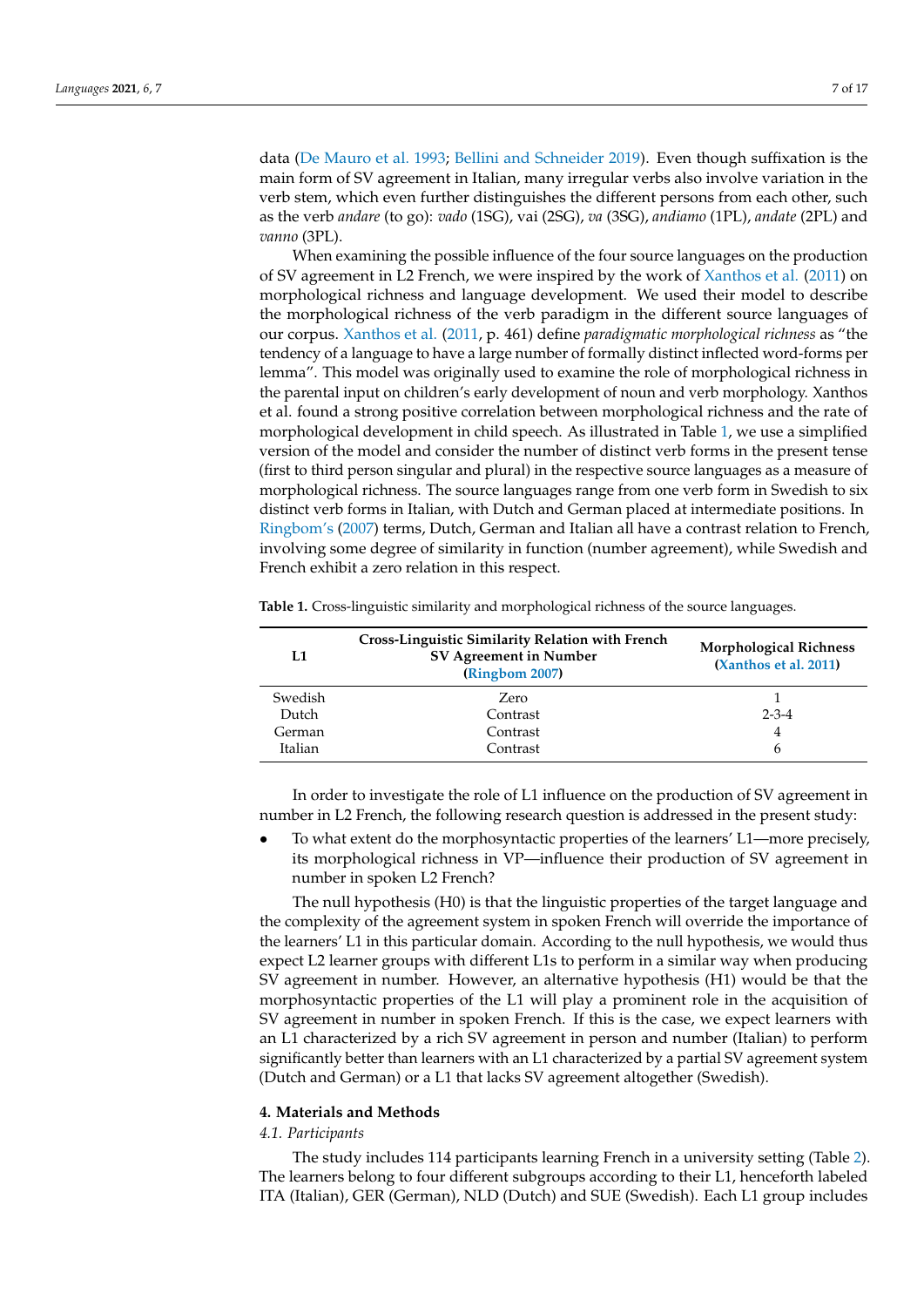between 25 and 30 participants. All four groups include learners at two distinct developmental stages: the post-initial A2 level and the intermediate B1 level of the *Common European Framework of Reference for Languages* [\(European Council](#page-15-7) [2001\)](#page-15-7). We evaluated the proficiency level of each participant using the vocabulary test included in the DIALANG test battery available online. DIALANG is a digital platform for self-evaluation of general second language proficiency aligned to the six proficiency levels of the *Common European Framework of Reference for Languages* (CEFR, [European Council](#page-15-7) [2001\)](#page-15-7). Previous research (see, for example, [De Jong et al.](#page-15-30) [2012\)](#page-15-30) has shown that vocabulary knowledge is a good predictor of general language proficiency. We used the vocabulary test as an independent measure of the learners' general proficiency level of L2 French. Only learners at the A2 and the B1 levels were included in the study.

Each participant filled in a language background questionnaire including personal data and information on first and second languages, learning contexts, etc. The participants in the NLD group, coming from the Dutch-speaking part of Belgium, generally started learning French at school earlier than the other three groups. Furthermore, the mean age at testing is lower in the NLD and the ITA groups. This is because these students generally start their studies at the university at a younger age and because these groups do not include any learners over 30. Both the GER and the SUE groups include a couple of participants over 50, which raises their mean age at testing. The common denominator for the participants is their L2 French proficiency level (see Table [2\)](#page-7-0) and the fact that they are speakers of L2 English. In addition, some of them have other languages in their linguistic repertoire<sup>5</sup>.

| L1<br>Groups | Number of<br>Learners at<br>Level A2 | Number of<br>Learners at<br>Level B1 | Number of<br>Participants<br>(Total) | Mean Age at<br><b>Testing</b> | Mean Age of<br>Onset (French) |
|--------------|--------------------------------------|--------------------------------------|--------------------------------------|-------------------------------|-------------------------------|
| <b>ITA</b>   | 15                                   | 15                                   | 30                                   | 21.3                          | 16.4                          |
| <b>GER</b>   | 15                                   | 10                                   | 25                                   | 27.1                          | 15.8                          |
| NLD          | 7                                    | 22                                   | 29                                   | 19.4                          | 10.5                          |
| <b>SUE</b>   | 15                                   | 15                                   | 30                                   | 27.2                          | 13.6                          |
| TOTAL.       | 52                                   | 62                                   | 114                                  | 23.7                          | 14.1                          |

<span id="page-7-0"></span>**Table 2.** General description of the different learner groups.

## *4.2. Tasks*

In order to test if the learners' use of SV agreement in spoken French varies in singular and plural contexts, we used a narrative task called "Paul and Pauline are having a party" (*Paul et Pauline font la fête*). This task has been used in previous research on SV agreement in other groups of learners (see, for example, [Ågren and van de Weijer](#page-15-6) [2013a,](#page-15-6) [2013b;](#page-15-3) [Ågren](#page-15-31) [2014\)](#page-15-31). The task is a picture-story including 30 colored images of two children preparing and attending the birthday party of their friend. It includes an alternation of pictures where one child (singular) versus several children (plural) are involved in the action (see examples in Appendix [A\)](#page-14-0). In this study, the task was further elaborated in order to introduce a more varied use of different agreement patterns. Thus, the pictures elicit the use of specific verbs with an audible number agreement in spoken French (*recevoir* "to receive", *aller* "to go", *dire* "to say", *mettre* "to put on", etc.). The learners watched the picture-story on a computer screen and scrolled from one picture to the next at their own pace. They were asked to retell the story in the present tense, in as much detail as possible, and were recorded with the computer tool *Audacity*.

<sup>5</sup> All L1 groups include speakers with other L2s than French and English. These languages have most often been studied at school, as indicated in the participants' linguistic background questionnaire. Languages mentioned were, for example, Arabic, Danish, Dutch, German, Japanese, Latin, Mandarin Chinese, Russian, Sign Language and Spanish. Since the focus of this study is on the CLI from the L1, these languages (L4, L5, etc.) were not further investigated.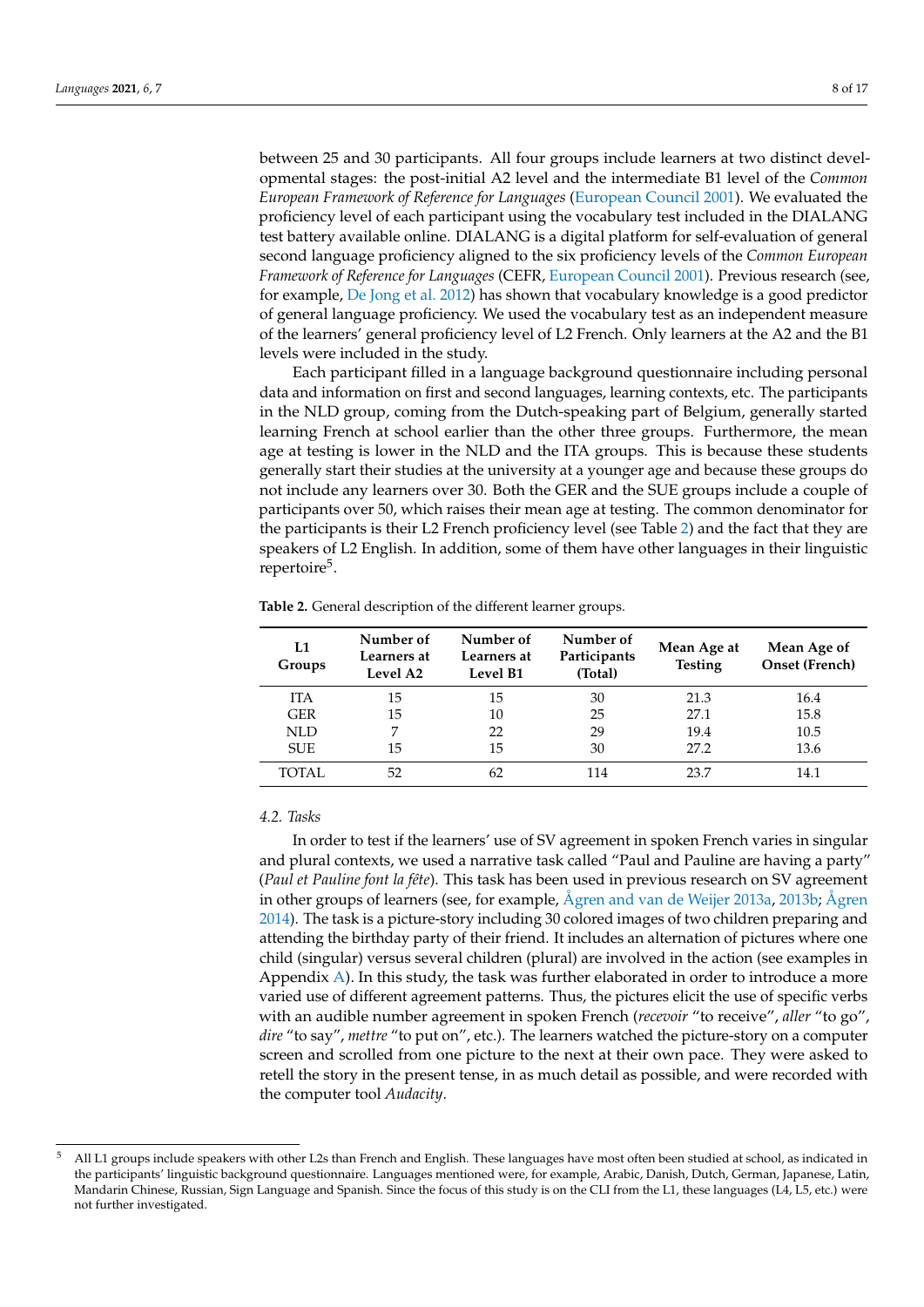## *4.3. Data Analysis*

We transcribed the narratives according to the CHAT format and analyzed the corpus by means of the CLAN tools [\(MacWhinney](#page-15-32) [2000\)](#page-15-32). In our annotation system, a dependent tier called *%ver* was added to indicate which verb forms were used in each specific subject– verb context. We annotated the following information:

- Number context of the sentence (SG vs. PL)
- Verb type (*Vuni, Vont, Vrad* or *Vcons*; see Section [3.1\)](#page-3-1)
- Type of subject:
	-
	- $\bigcirc$  NP (*la fille* 'the girl")<br> $\bigcirc$  proper noun (*Anne*) ○ proper noun (*Anne*)<br>○ pronoun (*elle* "she")
	- pronoun (*elle* "she")<br>○ NP+pronoun (*la fille*
	- ◯ NP+pronoun (*la fille elle* . . . )<br>◯ coordinated subiect (*la fille et*
	- coordinated subject (*la fille et le garçon* "the girl and the boy")<br>○ relative pronoun (*qui*, "who")
	- relative pronoun (*qui*, "who")
- Verb form used in each specific agreement context:
	- $\circ$  (i) target-like according to the context  $\circ$  (ii) non-target-like but present in the position
	- (ii) non-target-like but present in the paradigm of the target verb, such as the 3sg form (*prend* "takes") instead of the plural form (*prennent* "take"), the 3pl form instead of the 3sg form or the infinitive form (*prendre* "to take")
	- $\circ$  (iii) unexpected forms, which means all other verb forms produced outside the verb paradigm of a specific verb (*ils* \*/ $\mu$ syv/, instead of *ils reçoivent* /il $\mu$ swav/ ("they receive")).

Example 6 from the narrative of the Swedish learner SUEA207<sup>6</sup> illustrates a transcribed utterance with its annotation tier.

(6) SUEA207

STU: ils \*/ $\mu$ ssyv/ [\*] une invitation pour une fête à le maison de leur ami %ver: recyv&ContPlur&Vcons&Spron&Finatt7

In the case of a repetition or a reformulation of the verb form used, we maintained the last produced form in our analyses. This annotation system allows us to calculate the number and the type of verb forms produced per learner and per group, in relation to the target context (singular or plural). In order to compare the results in different learner groups, number contexts and verb patterns, we used a statistical analysis based on the Pearson's  $X^2$  test. The total number of correct and incorrect verb forms produced in the corpus is summarized in Appendix [B.](#page-14-1) In the following section, we present the results, taking into consideration differences between number categories (singular vs. plural), L1-groups, proficiency levels and verb patterns.

## **5. Results**

Table [3](#page-9-0) gives an overview of the total number of verb forms (tokens) in all agreement patterns. Overall, the corpus includes 5945 verb forms produced with third person singular and plural subjects.

<sup>6</sup> Each learner has an individual code based on the L1 group (ITA–GER–NLD–SUE), the proficiency level (A2–B1) and an individual number (01–02–03– ... ). Thus, SUEA207 corresponds to "Swedish group, A2 level, learner number 07".

<sup>7</sup> The annotation line "*resyv&ContPlur&Vcons&Spron&Finatt*" should be read as follows: the verb form produced is *resyv*. The form is produced in a plural context (*ContPL*), with a verb from the *Vcons* pattern (see Section [3.1\)](#page-3-1), preceded by a pronominal subject (*Spron*) and the verb form is unexpected according to the target language (*Finatt* = *Forme inattendue* "unexpected form").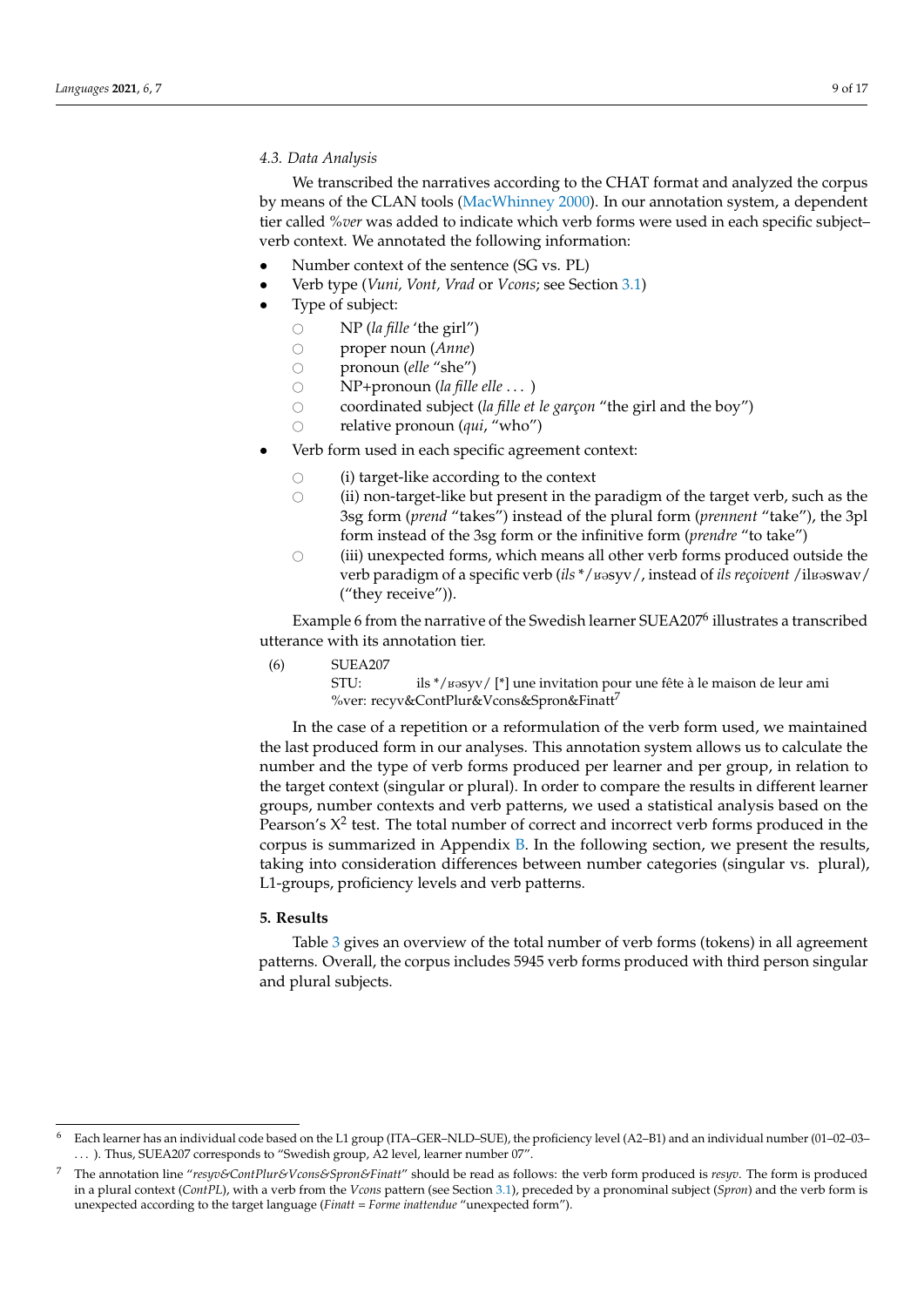| <b>SINGULAR</b> |      |      |               |      |             | <b>PLURAL</b> |      |            |      |        |       |
|-----------------|------|------|---------------|------|-------------|---------------|------|------------|------|--------|-------|
| L1              | Vont | Vrad | <b>V</b> cons | Vuni | Vindef Vont |               | Vrad | Vcons Vuni |      | Vindef | Total |
| <b>ITA</b>      | 164  | 75   | 91            | 257  | 15          | 198           | 31   | 181        | 471  | 12     | 1495  |
| <b>GER</b>      | 129  | 46   | 51            | 169  | 5           | 150           | 25   | 114        | 212  | 15     | 916   |
| NLD.            | 277  | 85   | 124           | 327  | $\Omega$    | 229           | 33   | 196        | 290  | 3      | 1564  |
| <b>SUE</b>      | 388  | 118  | 151           | 390  | $\Omega$    | 299           | 47   | 224        | 353  | 0      | 1970  |
| Total           | 958  | 324  | 417           | 1143 | 20          | 876           | 136  | 715        | 1326 | 30     | 5945  |

<span id="page-9-0"></span>**Table 3.** Overview of the analyzed verb forms in third person singular and plural (tokens).

In the four L1 groups and in both singular and plural contexts, verbs from the *Vuni* and from the *Vont* patterns are the most frequently used. However, note that number agreement is silent in *Vuni* and therefore not analyzed further in this study, unless the verb is vowel-initial and preceded by a plural subject pronoun (see Table 7). Verb forms belonging to the *Vcons* and especially the *Vrad* patterns are clearly less frequent in the corpus. Fifty forms have been categorized as *Vindef*, meaning that they are interlanguage forms, which are not identifiable as belonging to any of the analyzed agreement patterns (see example 7). These forms will not be included in the subsequent analyses.

(7) GERA206

ils / $p$ *y*aktis/ $[$ <sup>\*</sup>] danser "they practice dancing"

We also note that the different L1 groups differ in productivity. The Swedish learners produce the largest amount of SV agreement contexts (1970 verb forms—on average, 65.7 verbs/learner)—which is more than the Italian- and Dutch-speaking learners (1495 forms, 49.8 verbs/learner vs. 1564 forms, 53.9 verbs/learner) and more than the double those of the German-speaking group, which is the least productive (916 forms, 36.6 verbs/learner).

The frequency of verb forms that agree correctly in number with their subject (irrespective of agreement pattern) is shown in Table [4.](#page-9-1) Here, we indicate the number of correctly agreeing verb forms as well as the proportion of correct SV agreement per L1 group and per proficiency level (see Appendix [B](#page-14-1) for details). As expected, the results clearly indicate that the participants in all L1 groups struggle more with agreement in plural than in singular contexts. In plural contexts, 62% of the verbs produced agree in number. In contrast, 94.6% of all verb forms agree in singular contexts. The overall level of SV agreement in singular and plural contexts differs significantly  $(X^2 = 583.72, df = 1, p < 0.001)$ .

|            |             | <b>SINGULAR</b> |            |              | <b>PLURAL</b>  |            |
|------------|-------------|-----------------|------------|--------------|----------------|------------|
| L1         | Total       | A2              | <b>B1</b>  | <b>Total</b> | A <sub>2</sub> | <b>B1</b>  |
| <b>ITA</b> | 337 (94.4)  | 147 (94.2)      | 190 (94.5) | 302(58.3)    | 108 (45.7)     | 194 (68.8) |
| <b>GER</b> | 211(92.1)   | 110 (91.7)      | 101 (92.7) | 222(62.2)    | 109(51.4)      | 113 (77.9) |
| NLD.       | 496 (95.8)  | 135 (94.4)      | 361 (96.3) | 390 (71.8)   | 70 (59.3)      | 320 (75.3) |
| SUE.       | 661 (94.7)  | 350 (92.1)      | 311 (97.8) | 392 (57.0)   | 187 (54.5)     | 205(59.4)  |
| Total      | 1705 (94.6) | 742 (92.9)      | 963 (96.0) | 1306 (62.0)  | 474 (52.1)     | 832 (69.5) |

<span id="page-9-1"></span>**Table 4.** Number of correctly agreeing verb forms in singular and plural contexts (proportion correct agreement within brackets).

Furthermore, Table [4](#page-9-1) illustrates that the difference in overall SV agreement between L1 groups is small. In the singular, results range from 92.1% correct agreement (GER) to 95.8% (NLD) and the differences between L1 groups are non-significant. In plural contexts, differences between groups are larger and range from 57% (SUE) to 71.8% (NLD), with statistical analysis revealing a significant difference between L1 groups ( $X^2 = 32.626$ , df = 3, *p* < 0.001). In order to investigate this finding, we made a pairwise comparison of all L1 groups involved. This comparison reveals that the NLD group differs significantly from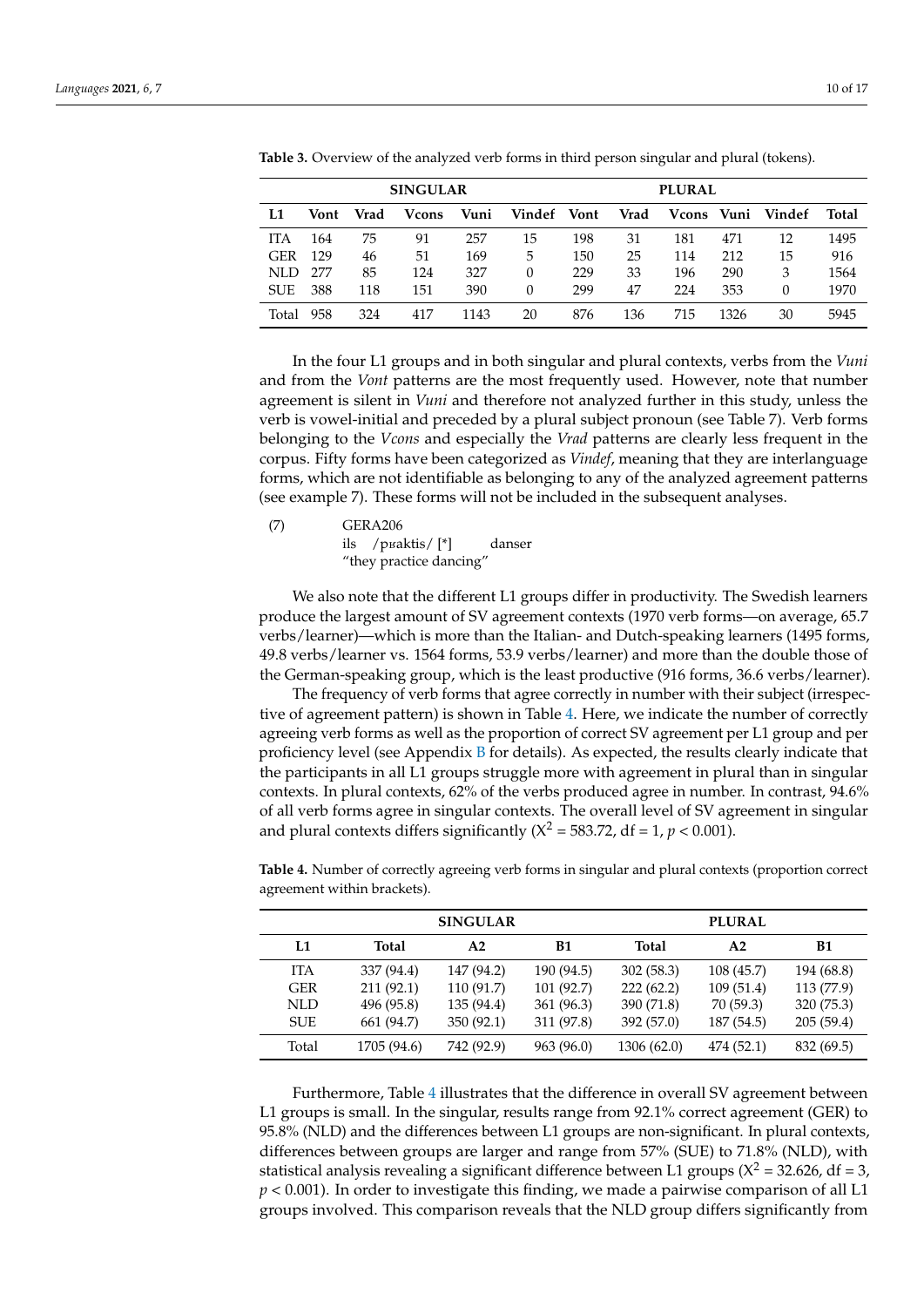the other groups. However, there was no significant difference between the ITA, GER and SUE groups (NLD vs. ITA  $X2 = 21.37$ , df = 1, p < 0.001; NLD vs. GER  $X2 = 9.1954$ , df  $= 1$ ,  $p < 0.01$ ; NLD vs. SUE X2 = 28.869, df = 1,  $p < 0.001$ ). Thus, the differences in SV agreement in plural contexts observed between L1 groups are due to the relatively high performance of the NLD group in relation to the other three groups. In addition, we note that the L1 groups at the two end-points of our morphological richness scale, ITA and SUE (cf. Table [1,](#page-6-0) Section [3.2\)](#page-5-0), perform almost identically. It is between these two groups that we hypothesized that we would find a difference in SV agreement due to their variation in morphological richness. However, the data analysis of our corpus does not confirm this hypothesis. These results will be further discussed in Section [6.](#page-12-0)

Finally, we consider the level of SV agreement in the two proficiency levels studied: A2 vs. B1. Overall, results are stable at the A2 and B1 levels in singular contexts. The L1 groups range from 92.9% correct agreement at the A2 level to 96.0% correct agreement at the B1 level. These differences are non-significant. However, an interesting observation is that in plural contexts, the difference between the average agreement at the A2 and the B1 levels is large, 52.1% vs. 69.5%, and overall significant ( $X^2 = 66.112$ , df = 1,  $p < 0.001$ ). If we look at the data in each individual L1 group, we note that the proportion of correct agreement in plural contexts differs significantly between proficiency levels in the ITA, GER and NLD groups (ITA,  $X2 = 28.034$ , df = 1, p < 0.001; GER,  $X2 = 25.745$ , df = 1, p < 0.001, NLD,  $X2 =$ 6.9432,  $df = 1$ ,  $p < 0.01$ ) but not in the Swedish group. These results indicate an interaction of proficiency level and L1 group. It is only in the Swedish-speaking learners that there is a lack of development between the A2 and B1 levels in plural contexts. It is striking that, even at the intermediate B1 level, many Swedish learners have trouble producing plural verb forms in plural contexts. This observation could indicate a developmental delay in this morphosyntactic domain for Swedish learners, to which we will come back in Section [6.](#page-12-0) The examples in (8) and (9) are typical interlanguage forms produced by the Swedish learners in plural contexts.

| (8) | SUEB <sub>103</sub>                             | FdBsing                                                         |                              |
|-----|-------------------------------------------------|-----------------------------------------------------------------|------------------------------|
|     |                                                 | Paul et Pauline euh ## / $\varepsilon$ / [*] parti pour la fête | [target form: $\sqrt{50}/$ ] |
|     |                                                 | Paul and Pauline euh is left for the party                      |                              |
|     | "Paul and Pauline left for the party"           |                                                                 |                              |
| (9) | SUEB <sub>102</sub>                             | FdBsing                                                         |                              |
|     |                                                 | et donc Pauline et Paul /il/ /ekut/ [*] la musique              | [target form: /ilzekut/]     |
|     |                                                 | and then Pauline and Paul they listen the music                 |                              |
|     | "and then Pauline and Paul listen to the music" |                                                                 | [omission of liaison]        |
|     |                                                 |                                                                 |                              |

Looking now at the production of SV agreement in number in the different agreement patterns, respectively, Table [5](#page-10-0) presents the total results in the *Vont, Vrad* and *Vcons* patterns, whereas Tables [6](#page-11-0) and [7](#page-11-1) present the singular and plural contexts separately. The tables show the total number of correctly produced verb forms and the proportion of correct SV agreement in a given pattern. Recall that number agreement is silent in *Vuni* and therefore not included in Table [6](#page-11-0) (singular). However, verbs from the *Vuni* pattern are included in Table [7](#page-11-1) (plural) only when the verb is vowel-initial and preceded by a plural subject pronoun, which creates a context for preverbal liaison.

<span id="page-10-0"></span>**Table 5.** Total number of correctly agreeing verb forms in the three different agreement patterns *Vont, Vrad* and *Vcons* (proportions within brackets).

|       | ALL CONTEXTS (SG + PL)        |            |           |  |  |  |
|-------|-------------------------------|------------|-----------|--|--|--|
|       | Vrad<br>Vont<br><b>V</b> cons |            |           |  |  |  |
| TOTAL | 2007 (90.8)                   | 328 (78.7) | 627(61.4) |  |  |  |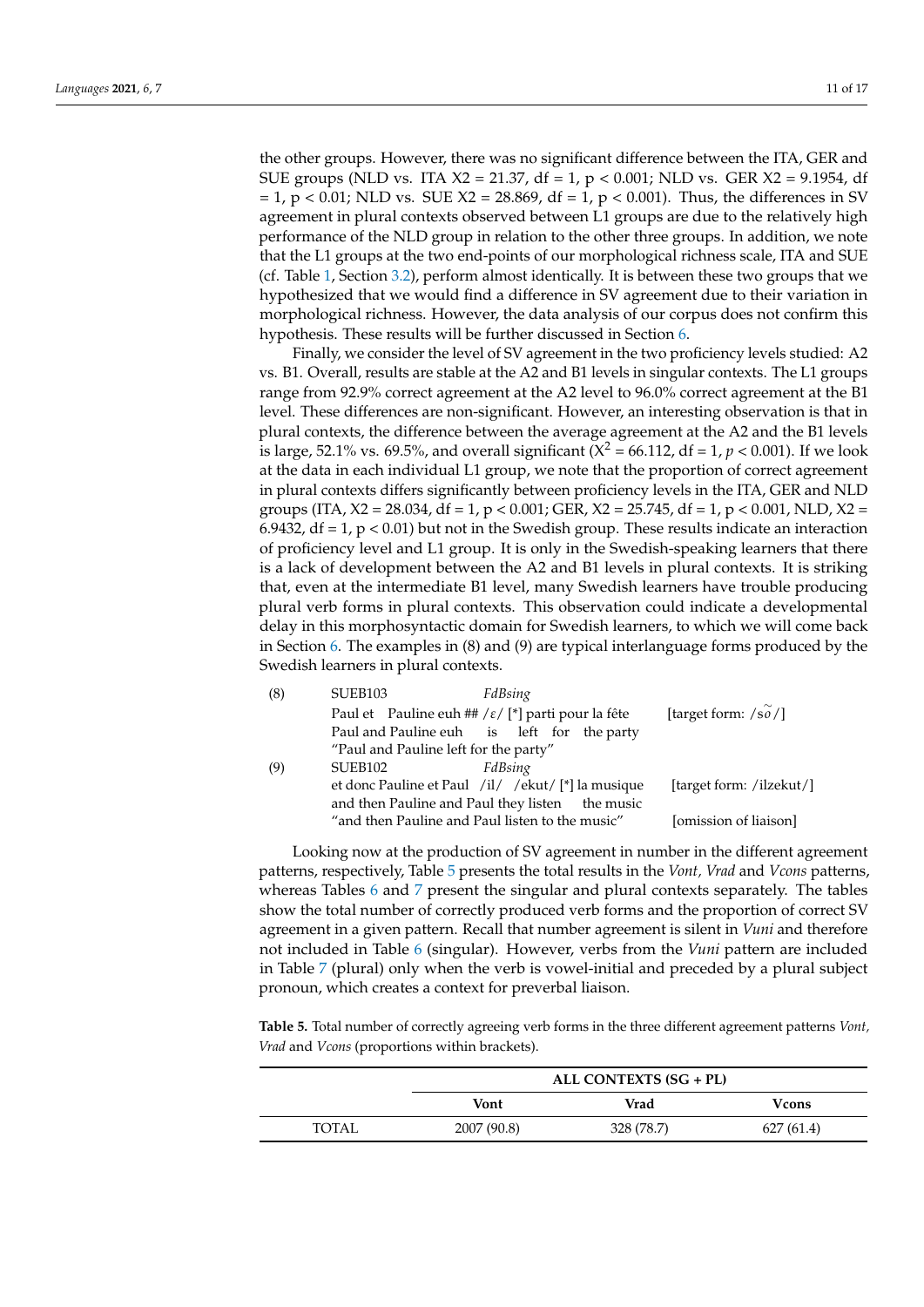|     | <b>SINGULAR CONTEXTS</b> |            |             |              |                |           |            |               |           |
|-----|--------------------------|------------|-------------|--------------|----------------|-----------|------------|---------------|-----------|
|     |                          | Vont       |             |              | Vrad           |           |            | <b>V</b> cons |           |
| L1  | <b>Total</b>             | A2         | B1          | <b>Total</b> | A <sub>2</sub> | B1        | Total      | A2            | B1        |
| ITA | 208 (100.0)              | 91 (100.0) | 117 (100.0) | 63(90.0)     | 34 (89.5)      | 29(90.6)  | 66 (83.5)  | 22(81.5)      | 44 (84.6) |
| GER | 137 (97.9)               | 72 (96.0)  | 65(100.0)   | 36 (83.7)    | 18(90.0)       | 18 (78.3) | 38(82.6)   | 20(80.0)      | 18 (85.7) |
| NLD | 332 (98.2)               | 86 (97.7)  | 246 (98.4)  | 68 (93.2)    | 19 (100.0)     | 49 (90.7) | 96 (89.7)  | 30(83.3)      | 66 (93.0) |
| SUE | 441 (97.6)               | 245 (96.5) | 196 (99.0)  | 104 (92.9)   | 49 (87.5)      | 55 (98.2) | 116 (86.6) | 56(80.0)      | 60 (93.8) |

<span id="page-11-0"></span>**Table 6.** Number of correctly agreeing verb forms in singular contexts in the three different agreement patterns *Vont, Vrad* and *Vcons* (proportions within brackets).

<span id="page-11-1"></span>**Table 7.** Number of correctly agreeing verb forms in plural contexts in the different agreement patterns *Vont, Vrad*, *Vcons* and *Vuni* (liaison) (proportions within brackets).

Total 1118 (98.2) 494 (97.2) 624 (99.0) 271 (90.9) 120 (90.2) 151 (91.5) 316 (86.3) 128 (81.0) 188 (90.4)

|                     | PLURAL CONTEXTS |                |               |              |                |              |               |                |               |                |                |              |
|---------------------|-----------------|----------------|---------------|--------------|----------------|--------------|---------------|----------------|---------------|----------------|----------------|--------------|
| Vont<br><b>Vrad</b> |                 |                |               |              |                |              |               | <b>V</b> cons  |               | Vuni (Liaison) |                |              |
| L1                  | <b>Total</b>    | A <sub>2</sub> | <b>B1</b>     | <b>Total</b> | A <sub>2</sub> | <b>B1</b>    | <b>Total</b>  | A <sub>2</sub> | <b>B1</b>     | <b>Total</b>   | A <sub>2</sub> | <b>B1</b>    |
| <b>ITA</b>          | 211<br>(88.3)   | 81<br>(79.4)   | 130<br>(94.9) | 10<br>(34.5) | 3<br>(27.2)    | 7<br>(38.8)  | 65<br>(38.7)  | 22<br>(28.9)   | 43<br>(46.7)  | 16<br>(19.5)   | 2(4.2)         | 14<br>(40.0) |
| <b>GER</b>          | 138<br>(80.7)   | 76<br>(77.5)   | 62<br>(84.9)  | 14<br>(58.3) | 8<br>(47.1)    | 6<br>(85.7)  | 61<br>(56.0)  | 20<br>(37.0)   | 41<br>(74.5)  | 9<br>(16.9)    | 5<br>(11.6)    | 4<br>(40.0)  |
| <b>NLD</b>          | 258<br>(89.2)   | 55<br>(83.3)   | 203<br>(91.0) | 16<br>(61.5) | (25.0)         | 15<br>(68.2) | 108<br>(60.7) | 13<br>(36.1)   | 95<br>(66.9)  | 8<br>(16.0)    | 1(8.3)         | 7<br>(18.4)  |
| <b>SUE</b>          | 282<br>(75.6)   | 140<br>(70.3)  | 142<br>(81.6) | 17<br>(42.5) | 8<br>(44.4)    | 9<br>(40.9)  | 77<br>(38.3)  | 29<br>(31.5)   | 48<br>(44.0)  | 16<br>(21.6)   | 10<br>(29.4)   | 6<br>(15.0)  |
| Total               | 889<br>(82.9)   | 352<br>(75.7)  | 537<br>(88.5) | 57<br>(47.9) | 20<br>(40.0)   | 37<br>(53.6) | 311<br>(47.4) | 84<br>(32.6)   | 227<br>(57.0) | 49<br>(18.9)   | 18<br>(13.2)   | 31<br>(25.2) |

When we compare results overall in Table [5,](#page-10-0) there is a significant difference in the level of correct number agreement produced by the learners in different agreement patterns  $(X^2 = 757.9, df = 2, p < 0.001)$ . We note that the *Vont* pattern (90.8%) stands out from the other two patterns as being most frequently produced correctly.

Table [6](#page-11-0) displays the result in singular contexts, where we note that SV agreement in *Vont* verbs is close to 100% and very high for the other agreement patterns as well. The statistical analysis reveals a significant difference between verb patterns (X<sup>2</sup>-squared = 86.528,  $df = 2$ ,  $p < 0.001$  and again it is the *Vont* pattern that stands out as being more correctly produced than the other two patterns. Results are homogeneous across L1 groups. When we compare the more detailed A2–B1 results at L1 group level, we note an unexpected decrease in correct agreement of *Vrad* forms in the GER and the NLD groups.

Overall, the results in Table [7](#page-11-1) show that SV agreement in plural contexts is most correct in the very frequent *Vont* verbs in all L1 groups. Within this pattern, there is an overall significant difference between L1 groups ( $X^2$ -squared = 27.798, df = 3,  $p < 0.001$ ), with specific differences between GER and ITA (X2-squared  $= 4.5256$ , df  $= 1$ , p  $< 0.05$ ) and between SUE and NLD ( $X^2$ -squared = 20.242, df = 1,  $p < 0.001$ ). Moreover, Table [7](#page-11-1) also indicates that the total level of agreement is comparable for the *Vrad* and *Vcons* patterns in plural contexts (47.9% vs. 47.4). This similarity is confirmed *within* L1 groups, even though the proportion of correctly agreeing forms differs *between* groups: 34.5–38.7% for ITA; 58.3–56% for GER; 61.5–60.7% for NLD and 42.5–38.3% for SUE. Investigating these differences between L1 groups further, we found a significant difference between groups in the *Vcons* pattern (X-squared =  $27.56$ , df =  $3$ ,  $p < 0.001$ ) but not in the *Vrad* pattern. This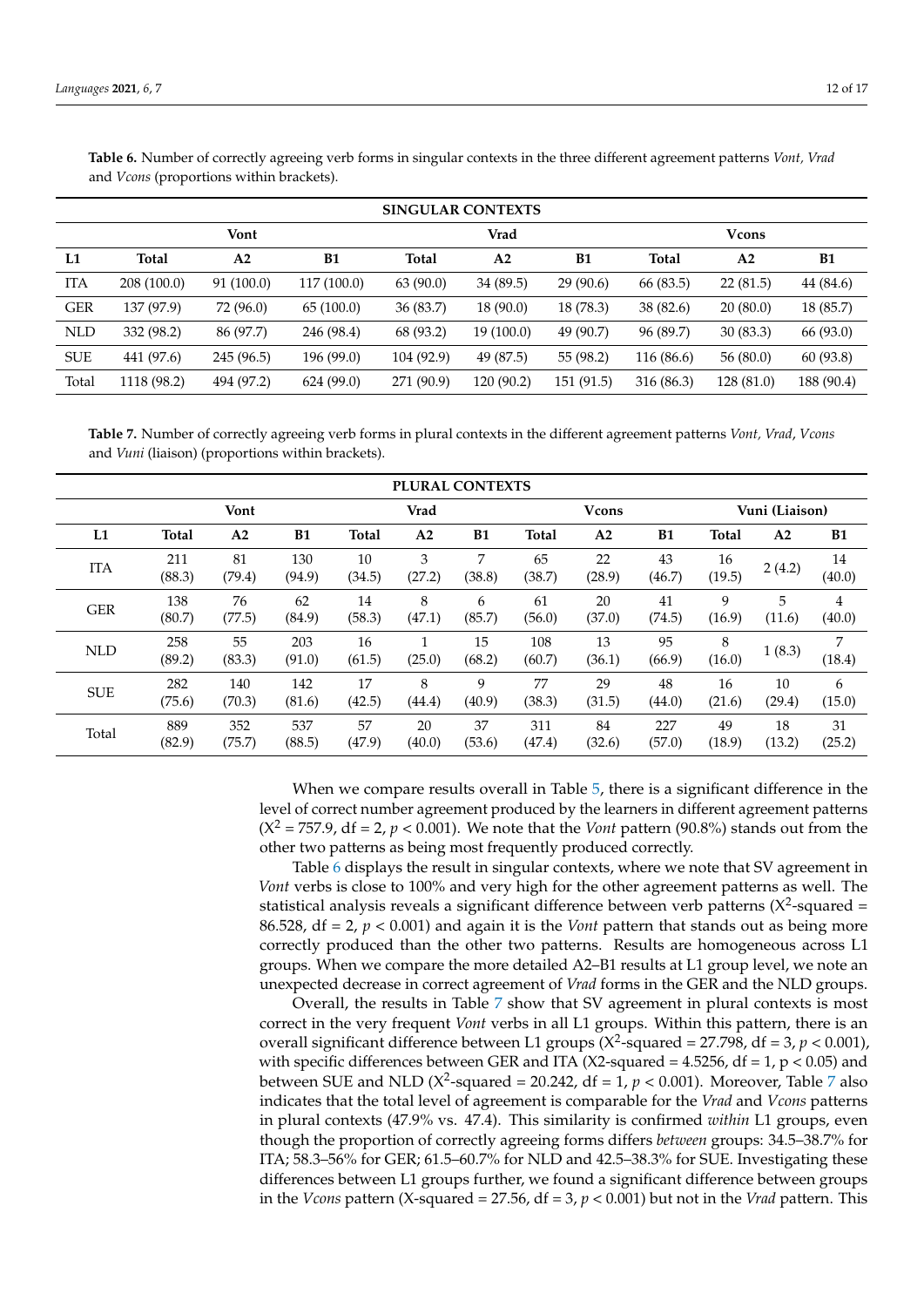result could possibly be due to the very low total number of occurrences produced in this particular agreement pattern, which might affect the statistical analysis. Overall, this result seems to indicate that the verb patterns *Vrad* and *Vcons* are equally difficult for the L2 learners, even if they are not mastered to a similar level in the different L1 groups. Again, we see that the ITA and the SUE learners perform in a similar way, as do the GER and the NLD learners.

Finally, the general results for the production of liaison in *Vuni* verbs are low in all groups. However, we consider the total number of liaison contexts produced in this corpus too low to make a statistical analysis worthwhile. We note nevertheless that the comparison of the A2 and B1 levels confirms a lack of positive development within the SUE group for the production of liaison. In fact, we observe a decrease in the production of liaison from the A2 (29.4%) to the B1 level (15%) in the Swedish learners. This tendency is not reflected in the other groups, where we see an increase in the use of liaison between the A2 and the B1 levels. We believe that this agreement pattern will have to be studied in a more experimental setting in a future study in order to elicit a sufficient number of vowel-initial verbs.

## <span id="page-12-0"></span>**6. Discussion and Conclusions**

Our study has focused on the role of cross-linguistic influence (CLI) on L2 learners' ability to use subject–verb agreement in number (third person singular vs. plural) in spoken French. This phenomenon is a well-known difficulty for L2 learners and previous studies have shown that they need a long time to integrate and automatize this morphosyntactic agreement [\(Ågren](#page-15-31) [2014;](#page-15-31) [Bartning and Schlyter](#page-15-0) [2004;](#page-15-0) [Howard](#page-15-1) [2006;](#page-15-1) [Michot](#page-15-2) [2014;](#page-15-2) Vé[ronique](#page-16-0) [2009\)](#page-16-0). We wanted to compare the production of SV agreement in learner groups with different L1s in order to pinpoint a rarely mentioned factor in previous literature, namely CLI. More precisely, we wanted to know if the morphological richness of the learners' L1, Italian, German, Dutch and Swedish, in this morphosyntactic domain, influences the acquisition process [\(Ringbom](#page-16-3) [2007;](#page-16-3) [Xanthos et al.](#page-16-4) [2011\)](#page-16-4). During the data collection, several factors were controlled for in order to evaluate a possible CLI. All participants are L2 learners of French in a university setting in their home country, they are matched for proficiency level (A2 vs. B1) and they perform the same oral narrative task (*Paul and Pauline are having a party*), which involves an alternation of singular and plural contexts in different agreement patterns.

Our comparison of the production of SV agreement in the four L2 groups reveals a significant difference between L1 groups for SV agreement in plural contexts—however, not in the way that we predicted. According to our analyses, the NLD group performed significantly better than the other three groups overall. Note that Dutch has a *contrast relation* to spoken French in terms of SV agreement [\(Ringbom](#page-16-3) [2007;](#page-16-3) [Ringbom and Jarvis](#page-16-16) [2009\)](#page-16-16) but its morphological richness in the verb paradigm is not particularly strong (cf. Table [1\)](#page-6-0). According to predictions based on the importance of the morphological richness of the L1, we would have expected the Italian group, if any, to outperform the other groups. However, this was clearly not the case. On the contrary, the Italian learners performed at the level of the Swedish learners, who have an L1 that lacks SV agreement in person and number altogether and therefore has a zero relation to spoken French in this domain [\(Ringbom](#page-16-3) [2007\)](#page-16-3). Here, it is important to mention that the learners in the NLD group live in the Dutch-speaking region of Belgium. Since French and Dutch are both national languages in this country, the learning of "the other language", their first L2, starts early, already in primary school. Therefore, these learners started learning French at a younger age compared to the other groups (see Table [2,](#page-7-0) mean age 10.5 years) and they have been exposed to French in an educational setting for a longer period. Note, however, that the Dutch-speaking learners do not come from the bilingual regions close to Brussels and their extracurricular contact with French was controlled for when they were recruited. They reported very little informal exposure to French through television, newspapers, music, etc. Their earlier age of onset of acquisition of French has not resulted in a higher proficiency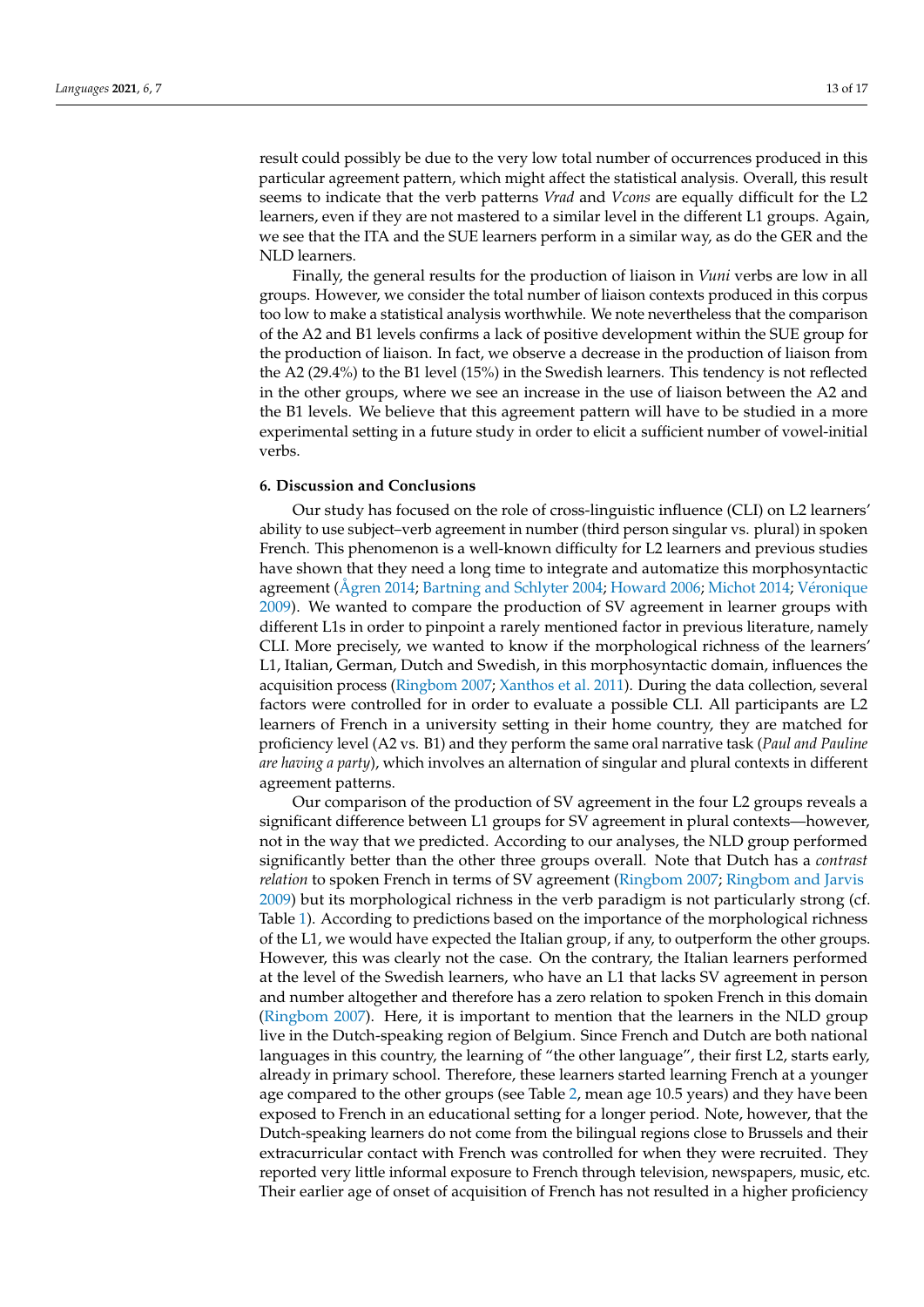level at the time of testing, at least not according to the vocabulary test used as an independent measure of proficiency in this study [\(DIALANG](#page-15-33) [n.d.\)](#page-15-33). Nevertheless, we cannot exclude the possibility that the difference in age of onset and therefore also possibly in type of exposure to the target language inside and outside school may explain the differences observed between L1 groups in our empirical study rather than the morphological richness of the source languages themselves.

However, in relation to this finding, it is interesting to mention another difference observed between L1 groups in the data, which concerns the comparison of different proficiency levels (A2 vs. B1). In this respect, our analysis revealed a significant difference between A2 and B1 levels in L1 groups with a *contrast relation* to spoken French (ITA, GER and NLD) and a lack thereof in the Swedish group (*zero relation* to French). This result could be interpreted as a developmental delay in the Swedish group, which might, in turn, be an effect of the absence of SV agreement in person and number in the source language. The lack of SV agreement in Swedish could prolong the acquisition process of SV agreement in L2 French for these learners. In other words, as underlined by [Ellis and Shintani](#page-15-12) [\(2014\)](#page-15-12), a negative influence from a source language on the target language could result in slower L2 development. On the contrary, a positive effect of a contrast relation between source and target language, irrespective of the type of relation, could underlie an accelerated speed of L2 development, as observed in the data from our ITA, GER and NLD groups. At the same time, when it comes to the production of SV agreement in different verb patterns, including liaison, the performance of the different L1 groups is mainly similar, even if the development is slower in the Swedish learners. To this end, it is important to remember that the differences observed in developmental speed between groups in our corpus was only found when we compared the results of different proficiency levels within each L1 group. This finding could be an important indication for future studies. When looking for possible CLI effects, it is crucial to take into consideration the proficiency level of the learners within and across L1 groups in relation to the typological differences between source languages.

To conclude, this study highlights the complex interplay of different variables involved in the L2 acquisition process of SV agreement in spoken French. We have shown that CLI is one factor among others that needs to be taken into consideration, at least as far as the rate of L2 acquisition is concerned. Even so, as underlined already by [Selinker](#page-16-10) [\(1972\)](#page-16-10), the effects of CLI on L2 production are not always straightforward, as seen in the results of our Italian learners. The expected facilitating effect of a morphologically rich L1 could not be confirmed in this study, where the Italian group did not outperform their NLD and GER peers. However, during the detailed analysis of our rich corpus, we have noticed that there might in fact be more subtle effects of the learners' L1 on their production of SV agreement in French than those presented in this quantitative analysis. This observation is being explored in a separate qualitative study of different types of learner errors, where we will continue the discussion of the possible effects of CLI on the acquisition process of morphosyntactic agreement patterns.

**Author Contributions:** Conceptualization, methodology, data collection, transcription, validation, data investigation, writing—review and editing: M.Å., M.-E.M., C.G., S.G., P.H., I.S.; Formal analysis and data treatment: M.Å., M.-E.M. and C.G.; Writing—original draft preparation: M.Å. and M.-E.M. All authors have read and agreed to the published version of the manuscript.

**Funding:** This research received no external funding.

**Institutional Review Board Statement:** Not applicable.

**Informed Consent Statement:** Informed consent was obtained from all subjects involved in the study.

**Data Availability Statement:** The data presented in this study are available on request from the corresponding author. The data are not publicly available due to restrictions in data collection policy.

**Conflicts of Interest:** The authors declare no conflict of interest.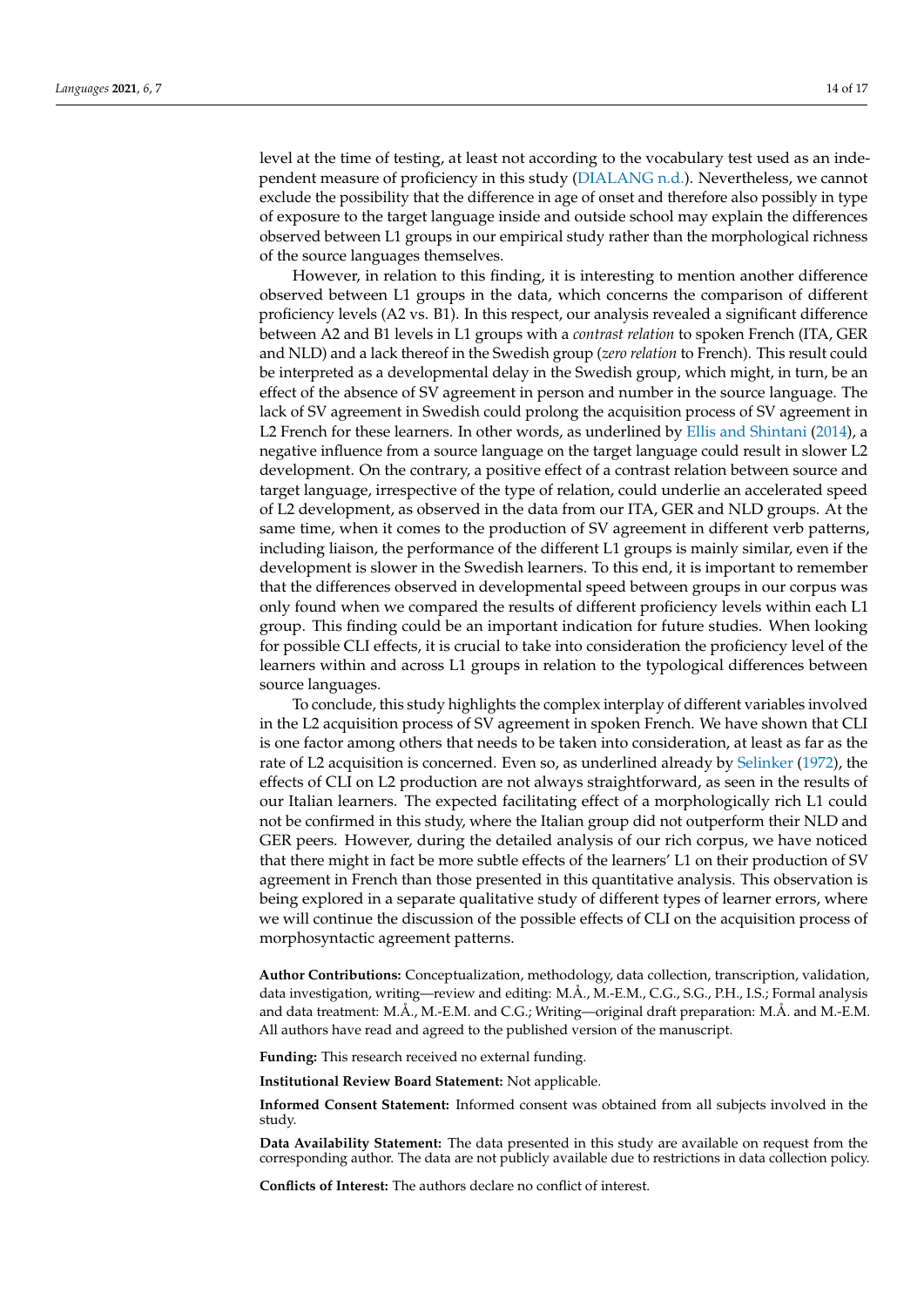#### <span id="page-14-0"></span>**Appendix A** *Languages* **2021**, *6*, x FOR PEER REVIEW 15 of 17



Figure A1. Examples from the Picture-Story Paul et Pauline font la fête "Paul and Pauline are having a party", Eliciting Singular and Plural Verb Forms. Singular and Plural Verb Forms.

## <span id="page-14-1"></span>**Appendix B**

Table A1. Number of Verb Forms that Agree Correctly in Number with Their Subjects, per Context, Proficiency Level and Verb Pattern.

|                    |                | ITAA2<br>(15 Participants) |                | GERA2<br>(15 Participants) |              | NLDA2<br>(7 Participants) | SUEA2<br>(15 Participants) |                   |  |
|--------------------|----------------|----------------------------|----------------|----------------------------|--------------|---------------------------|----------------------------|-------------------|--|
|                    | Correct        | Incorrect                  | Correct        | Incorrect                  | Correct      | Incorrect                 | Correct                    | Incorrect         |  |
| Singular           | 147            | 9                          | 110            | 10                         | 135          | 8                         | 350                        | 30                |  |
| Vont               | 91             | $\boldsymbol{0}$           | 72             | 3                          | 86           | $\overline{2}$            | 245                        | 9                 |  |
| Vrad               | 34             | $\overline{4}$             | 18             | $\overline{2}$             | 19           | $\boldsymbol{0}$          | 49                         | $\overline{7}$    |  |
| Vcons              | 22             | 5                          | 20             | 5                          | 30           | 6                         | 56                         | 14                |  |
| Plural             | 108            | 128                        | 109            | 103                        | 70           | 48                        | 187                        | 156               |  |
| Vont               | 81             | 21                         | 76             | 22                         | 55           | 11                        | 140                        | 59                |  |
| Vrad               | 3              | $\,8\,$                    | 8              | 9                          | $\mathbf{1}$ | 3                         | $\,8\,$                    | 10                |  |
| Vcons              | 22             | 54                         | 20             | 34                         | 13           | 23                        | 29                         | 63                |  |
| Vuni               | $\overline{2}$ | 45                         | 5              | 38                         | $\mathbf{1}$ | 11                        | 10                         | $24\,$            |  |
| <b>Total A2</b>    | 255            | 137                        | 219            | 113                        | 205          | 56                        | 537                        | 186               |  |
|                    | <b>ITAB1</b>   |                            | GERB1          |                            |              | NLDB1                     | SUEB1                      |                   |  |
|                    |                | (15 Participants)          |                | (10 Participants)          |              | (22 Participants)         |                            | (15 Participants) |  |
|                    | Correct        | Incorrect                  | Correct        | Incorrect                  | Correct      | Incorrect                 | Correct                    | Incorrect         |  |
| Singular           | 190            | 11                         | 101            | 8                          | 361          | 14                        | 311                        | 7                 |  |
| Vont               | 117            | $\boldsymbol{0}$           | 65             | $\boldsymbol{0}$           | 246          | $\overline{4}$            | 196                        | $\overline{2}$    |  |
| Vrad               | 29             | 3                          | 18             | 5                          | 49           | 5                         | 55                         | $\mathbf{1}$      |  |
| Vcons              | 44             | 8                          | 18             | 3                          | 66           | 5                         | 60                         | $\overline{4}$    |  |
| Plural             | 194            | 88                         | 113            | 32                         | 320          | 105                       | 205                        | 140               |  |
| Vont               | 130            | 7                          | 62             | 11                         | 203          | 20                        | 142                        | 32                |  |
| Vrad               | 7              | 11                         | 6              | $\mathbf{1}$               | 15           | 7                         | 9                          | 13                |  |
| Vcons              | 43             | 49                         | 41             | $14\,$                     | 95           | 47                        | $\rm 48$                   | 61                |  |
| Vuni               | 14             | 21                         | $\overline{4}$ | 6                          | 7            | 31                        | 6                          | 34                |  |
| <b>Total B1</b>    | 384            | 99                         | 214            | 40                         | 681          | 119                       | 516                        | 147               |  |
| <b>TOTAL A2-B1</b> | 639            | 236                        | 433            | 153                        | 886          | 175                       | 1053                       | 333               |  |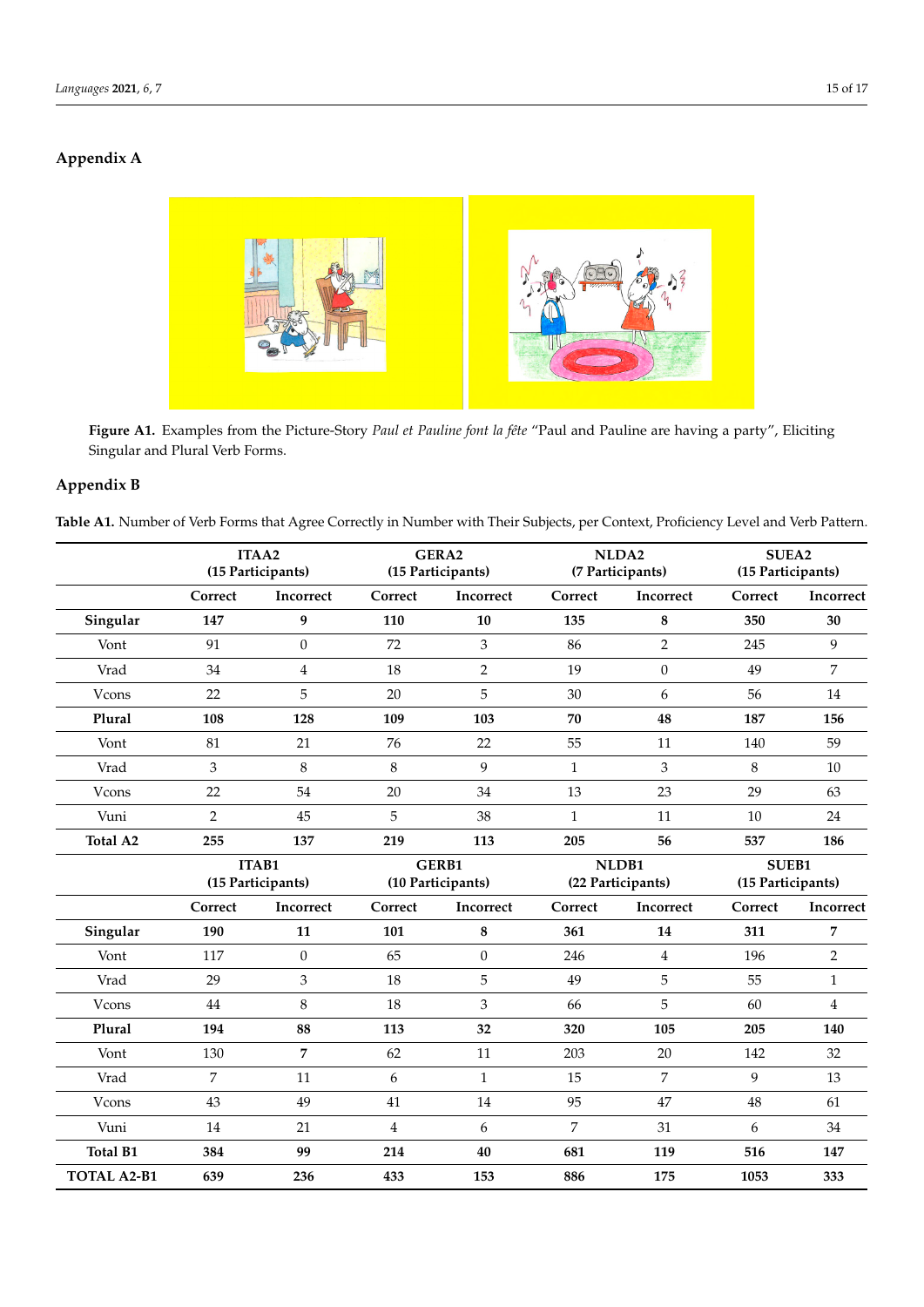## **References**

- <span id="page-15-31"></span>Ågren, Malin. 2014. Production et compréhension de la morphologie verbale en FLE: Les difficultés de l'accord sujet-verbe en nombre. *Cahiers de l'AFLS* 19: 1–22.
- <span id="page-15-6"></span>Ågren, Malin, and Joost van de Weijer. 2013a. Input frequency and the acquisition of subject-verb agreement in number in spoken and written French. *Journal of French Language Studies* 23: 311–33. [\[CrossRef\]](http://doi.org/10.1017/S0959269512000312)
- <span id="page-15-3"></span>Ågren, Malin, and Joost van de Weijer. 2013b. Number problems in monolingual and bilingual French-speaking children: A production/comprehension divide. *Language, Interaction and Acquisition* 4: 25–50. [\[CrossRef\]](http://doi.org/10.1075/lia.4.1.02agr)

<span id="page-15-9"></span>Aronin, Larissa, and David Singleton. 2012. *Multilingualism*. Amsterdam: John Benjamins.

- <span id="page-15-0"></span>Bartning, Inge, and Suzanne Schlyter. 2004. Itinéraires acquisitionnels et stades de développement en français L2. *Journal of French Language Studies* 14: 281–99. [\[CrossRef\]](http://doi.org/10.1017/S0959269504001802)
- <span id="page-15-4"></span>Bassano, Dominique, Isabelle Maillochon, Sabine Klampfer, and Wolfgang U. Dressler. 2001. L'acquisition de la morphologie verbale en français et en allemand autrichien: II. L'épreuve des faits. *Enfance* 53: 117. [\[CrossRef\]](http://doi.org/10.3917/enf.532.0117)
- <span id="page-15-29"></span>Bellini, Daniele, and Stefan Schneider, eds. 2019. *Banca dati dell'italiano parlato (BADIP)*. Graz: Karl-Franzens-Universität Graz, Available online: <http://badip.uni-graz.at> (accessed on 9 November 2020).
- <span id="page-15-27"></span>Bittner, Andreas. 1996. *Starke « schwache » Verben, schwache «starke» Verben. Deutsche Verbflexion und Natürlichkeit*. Tübingen: Stauffenburg.
- <span id="page-15-25"></span>Dahl, Östen, and Maria Koptjevskaja-Tamm. 2010. Rich agreement, everything else being equal and large-scale cross-linguistic comparison. *Theoretical Linguistics* 36: 49–56. [\[CrossRef\]](http://doi.org/10.1515/thli.2010.002)
- <span id="page-15-18"></span>De Angelis, Gessica. 2007. *Third or additional language acquisition*. Clevedon: Multilingual Matters.
- <span id="page-15-30"></span>De Jong, Nivja H., Margarita P. Steinel, Arjen F. Florijn, Rob Schoonen, and Jan H. Hulstijn. 2012. Facets of speaking proficiency. *Studies in Second Language Acquisition* 34: 5–34. [\[CrossRef\]](http://doi.org/10.1017/S0272263111000489)
- <span id="page-15-28"></span>De Mauro, Tullio, Frederico Mancini, Massimo Vedovelli, and Miriam Voghera. 1993. *Lessico di frequenza dell'italiano parlato*. Milano: Etaslibri.
- <span id="page-15-16"></span>DeKeyser, Robert. M. 2005. What Makes Learning Second-Language Grammar Difficult? A Review of Issues. *Language Learning* 55: 1–25. [\[CrossRef\]](http://doi.org/10.1111/j.0023-8333.2005.00294.x)
- <span id="page-15-33"></span>DIALANG. n.d. Available online: <https://dialangweb.lancaster.ac.uk/> (accessed on 29 April 2019).
- <span id="page-15-19"></span>Dubois, Jean. 1967. *Grammaire structurale du français: Le verbe*. Paris: Larousse.
- <span id="page-15-12"></span>Ellis, Rod, and Natsuko Shintani. 2014. *Exploring Language Pedagogy through Second Language Acquisition Research*. London and New York: Routledge.
- <span id="page-15-7"></span>European Council. 2001. *Common European Framework of Reference for Languages: Learning, Teaching and Assessment*. Cambridge: CUP.
- <span id="page-15-10"></span>Falk, Ylva, and Camilla Bardel. 2010. The study of the role of the background languages in third language acquisition: The state of the art. *International Review of Applied Linguistics in Language Teaching* 48: 185–219. [\[CrossRef\]](http://doi.org/10.1515/iral.2010.009)
- <span id="page-15-21"></span>Fayol, Michel. 2003. L'acquisition/apprentissage de la morphologie du nombre: Bilan et perspectives. *Rééducation Orthographique* 213: 151–66.
- <span id="page-15-17"></span>Foote, Rebecca. 2009. Transfer in L3 acquisition: The role of typology. In *Third Language Acquisition and Universal Grammar*. Edited by Yan-Kit I. Leung. Bristol: Multilingual Matters, pp. 89–114.
- <span id="page-15-22"></span>Gougenheim, Georges, René Michéa, Paul Rivenc, and Aurélien Sauvageot. 1964. *L'élaboration du Français Fondamental*. Paris: Didier.
- <span id="page-15-24"></span>Granget, Cyrille, Marie-Eve Michot, Malin Ågren, Pascale Hadermann, Sonia Gerolimich, and Isabelle Stabarin. Forthcoming. Acquisition des formes verbales irrégulières en français L2: La L1 des apprenants fait-elle la différence? In *Reflexions sur les usages et les utilisateurs du français: Aspects acquisitionnels et didactiques*. Edited by Inès Saddour and Cecilia Gunnarsson. Bruxelles: Peter Lang.
- <span id="page-15-26"></span>Haeseryn, Walter Jan-Maria, Kirsten Romijn, Guido Geerts, J. de Rooij, and Maarten C. Van den Toorn. 1997. *Algemene Nederlandse Spraakkunst*. Groningen: Wolters Plantyn.
- <span id="page-15-13"></span>Hermas, Abdelkader. 2014. Multilingual transfer: L1 morphosyntax in L3 English. *International Journal of Language Studies* 8: 1–24.
- <span id="page-15-1"></span>Howard, Martin. 2006. The expression of number and person through verb morphology in advanced French interlanguage. *International Review of Applied Linguistics in Language Teaching* 44: 1–22. [\[CrossRef\]](http://doi.org/10.1515/IRAL.2006.001)
- <span id="page-15-23"></span>Howard, Martin, and Malin Ågren. 2019. French liaison in second language acquisition. *Language, Interaction and Acquisition* 10: 1–10. [\[CrossRef\]](http://doi.org/10.1075/lia.00002.int)
- <span id="page-15-15"></span>Jarvis, Scott, and Terence Odlin. 2000. Morphological type, spatial reference, and language transfer. *Studies in Second Language Acquisition* 22: 535–56. [\[CrossRef\]](http://doi.org/10.1017/S0272263100004034)
- <span id="page-15-8"></span><span id="page-15-5"></span>Jarvis, Scott, and Agneta Pavlenko. 2008. *Cross-Linguistic Influence in Language and Cognition*. New York: Routledge.
- Kilani-Schoch, Marianne. 2003. Early verb inflection in French: An investigation of two corpora. In *Development of Verb Inflection in First Language Acquisition*. Edited by Dagmar Bittner, Wolfgang U. Dressler and Marianne Kilani-Schoch. Berlin and New York: De Gruyter Mouton, pp. 269–96.
- <span id="page-15-32"></span><span id="page-15-20"></span><span id="page-15-14"></span><span id="page-15-11"></span><span id="page-15-2"></span>Lado, Robert. 1957. *Linguistics across Cultures: Applied Linguistics for Language Teachers*. Ann Arbor: University of Michigan Press. Long, Michael H. 1990. The least a second language acquisition theory needs to explain. *TESOL Quarterly* 24: 649–66. [\[CrossRef\]](http://doi.org/10.2307/3587113) MacWhinney, Brian. 2000. *The CHILDES Project: Tools for Analysing Talk*, 3rd ed. Mahwah: Lawrence Erlbaum Associates. Michot, Marie-Eve. 2014. L'acquisition de l'accord sujet-verbe en FLE: L'impact de la classe verbale. *Cahiers de l'AFLS* 19: 56–79. New, Boris, and Christophe Pallier. 2020. Lexique Corpus. Available online: <www.lexique.org> (accessed on 1 October 2020).